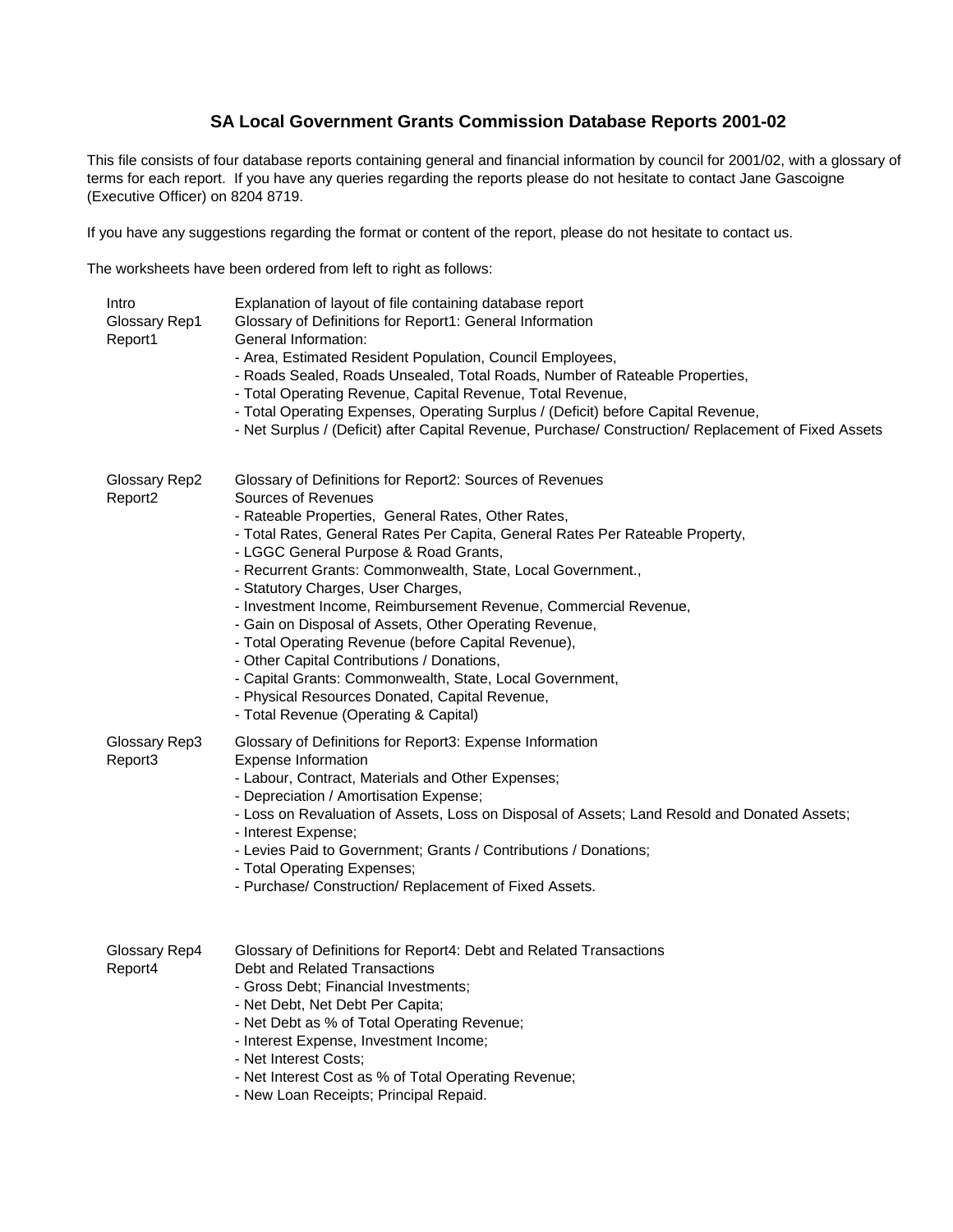## **General Information**

## **Glossary**

## **Area (Hectares)**

As per ABS Information *Note: area data sourced from the DEHAA cadastral database.*

## **Estimated Resident Population**

As per ABS Information (as at 30 June)

## **Council Employees (FTE)**

As per Councils' General Information Returns

## **Roads Sealed**

As per Councils' General Information Returns / Road Audit *(Sealed Road Lengths)* 

## **Roads Unsealed**

As per Councils' General Information Returns / Road Audit *(Formed Surfaced plus Natural Surface Formed plus Natural Surface Unformed Road Lengths)* 

## **Total Roads**

Roads Sealed *(See Above) plus* Roads Unsealed *(See Above)* 

## **Number of Rateable Properties**

Total Rateable Properties (As per Valuer General's Department)

## **Total Operating Revenue**

Total Operating Revenue before Capital Revenues (including any Extra Ordinary Operating Revenue) *as per SA LGGC and ABS Supplementary Return/Financial Statements* 

## **Capital Revenue**

Includes:

Physical Resources Donated Capital Contributions Capital Grants - Commonwealth Capital Grants - State Capital Grants - Other Councils (including any Extra Ordinary Capital Revenue) *as per SA LGGC and ABS Supplementary Return/Financial Statements* 

## **Total Revenues**

Total Operating Revenue *plus* Capital Revenue *(See Above) as per SA LGGC and ABS Supplementary Return/Financial Statements* 

## **Total Operating Expenses**

Total Operating Expenses (including any Extra Ordinary Expenses) *as per SA LGGC and ABS Supplementary Return/Financial Statements* 

**Operating Surplus / (Deficit) before Capital Revenue**  Operating Surplus / (Deficit) before Capital Revenue (including any Extra Ordinary Items)

**Net Operating Surplus / (Deficit) after Capital Revenue**  Operating Surplus / (Deficit) after Capital Revenue (including any Extra Ordinary Items)

## **Purchase/Construction/Replacement of Fixed Assets**

Includes purchase / construction / replacement of: Land Buildings Other Construction Plant and Equipment

*as per SA LGGC and ABS Supplementary Return/Financial Statements*

## *Note:*

*Financial data may vary from the council's Financial Statements due to ABS reporting requirements. This enhances comparability between councils.*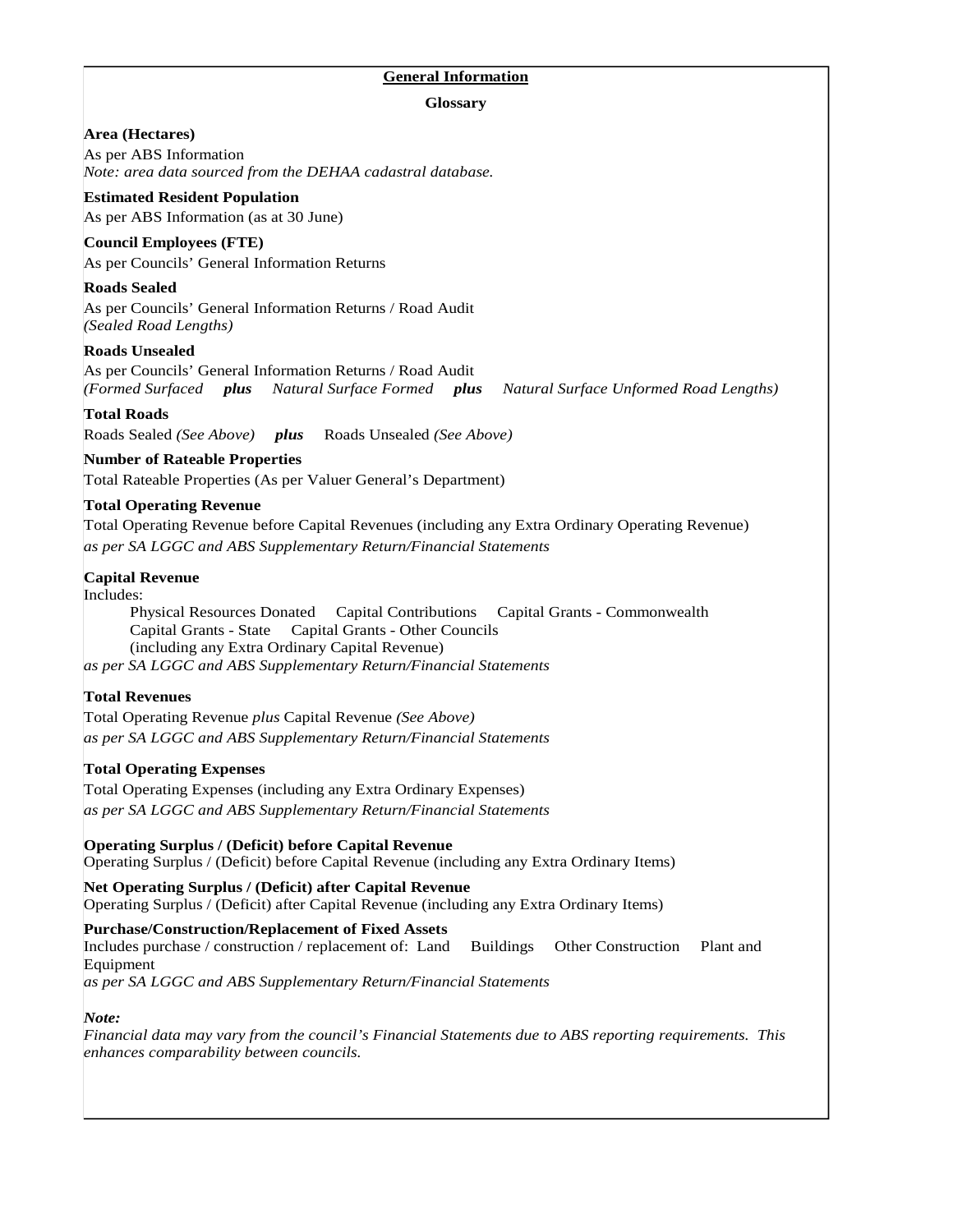#### SA Local Government Grants CommissionGeneral Information By Council For 2001/02 Financial Year

|                                  | Area<br>(Hectares) | Estimated<br>Resident<br>Population | Council<br>Employees<br>(FTE) | Roads<br>Sealed<br>(Km) | Roads<br>Unsealed<br>(Km) | Total<br>Roads<br>(Km) | Number of<br>Rateable<br>Properties | Total<br>Operating<br>Revenue<br>(S 000) | Capital<br>Revenue<br>(\$000) | Total<br>Revenues<br>(\$000) | Total<br>Operating<br>Expenses<br>(S 000) | Operating<br>Surplus /<br>(Deficit)<br>before Cap.<br>Rev<br>(\$000) | Net Surplus /<br>(Deficit) after<br>Cap. Rev<br>(S 000) | Purchase/<br>Construction/<br>Replacement<br>of Fixed<br>Assets<br>(\$000) |
|----------------------------------|--------------------|-------------------------------------|-------------------------------|-------------------------|---------------------------|------------------------|-------------------------------------|------------------------------------------|-------------------------------|------------------------------|-------------------------------------------|----------------------------------------------------------------------|---------------------------------------------------------|----------------------------------------------------------------------------|
| Adelaide                         | 1,526              | 13,501                              | 693.2                         | 124                     | $\overline{4}$            | 128                    | 18,735                              | 101,464                                  | 2,131                         | 103,595                      | 83,715                                    | 17,749                                                               | 19,880                                                  | 41,387                                                                     |
| <b>Adelaide Hills</b>            | 79,468             | 38,921                              | 152.8                         | 211                     | 880                       | 1,091                  | 16,884                              | 19,593                                   | $\mathbf 0$                   | 19,593                       | 19,203                                    | 390                                                                  | 390                                                     | 3,862                                                                      |
| Alexandrina                      | 183,048            | 18,660                              | 106.6                         | 235                     | 1,074                     | 1,309                  | 15,246                              | 14,031                                   | 2,395                         | 16,426                       | 14,771                                    | $-739$                                                               | 1,655                                                   | 5,181                                                                      |
| Barossa                          | 89,279             | 19,713                              | 82.1                          | 136                     | 809                       | 945                    | 10,475                              | 13,083                                   | 1,214                         | 14,297                       | 14,170                                    | $-1,087$                                                             | 127                                                     | 2,232                                                                      |
| Barunga West                     | 158,345            | 2,622                               | 15.1                          | 32                      | 1,020                     | 1,052                  | 2,398                               | 3,051                                    | $\mathbf 0$                   | 3,051                        | 3,058                                     | $-7$                                                                 | $-7$                                                    | 454                                                                        |
| Berri Barmera                    | 50,845             | 11,282                              | 64.8                          | 67                      | 345                       | 412                    | 5,752                               | 7,430                                    | 41                            | 7,471                        | 7,796                                     | $-366$                                                               | $-325$                                                  | 3,371                                                                      |
| <b>Burnside</b>                  | 2,746              | 42,783                              | 130.5                         | 228                     | 10                        | 238                    | 20,616                              | 21,780                                   | 645                           | 22,425                       | 23,634                                    | $-1,854$                                                             | $-1,209$                                                | 4,777                                                                      |
| Campbelltown                     | 2,433              | 47,005                              | 99.4                          | 251                     | -1                        | 252                    | 20,747                              | 16,595                                   | 1,130                         | 17,725                       | 17,323                                    | $-728$                                                               | 402                                                     | 5,290                                                                      |
| Ceduna                           | 544,535            | 3,625                               | 39.7                          | 40                      | 1,659                     | 1,699                  | 1,942                               | 4,264                                    | 1,044                         | 5,308                        | 4,296                                     | $-32$                                                                | 1,012                                                   | 2,345                                                                      |
| <b>Charles Sturt</b>             | 5,557              | 103,632                             | 378.0                         | 553                     | $\mathbf 1$               | 554                    | 50,972                              | 47,976                                   | 1,366                         | 49,342                       | 50,019                                    | $-2,043$                                                             | $-677$                                                  | 9,503                                                                      |
| <b>Clare And Gilbert Valleys</b> | 188,962            | 8,436                               | 38.9                          | 83                      | 1,737                     | 1,820                  | 5,891                               | 5,800                                    | 485                           | 6,285                        | 6,426                                     | $-625$                                                               | $-141$                                                  | 3,937                                                                      |
| Cleve                            | 449,810            | 1,914                               | 21.0                          | 28                      | 1,407                     | 1,435                  | 1,343                               | 2,196                                    | 199                           | 2,395                        | 2,313                                     | $-118$                                                               | 82                                                      | 781                                                                        |
| Coober Pedy                      | 7,766              | 2,321                               | 45.0                          | 53                      | 121                       | 174                    | 1,572                               | 7,755                                    | 468                           | 8,223                        | 9,182                                     | $-1,427$                                                             | $-959$                                                  | 2,183                                                                      |
| Coorong                          | 890,196            | 5,904                               | 46.7                          | 66                      | 1,816                     | 1,882                  | 3,843                               | 6,947                                    | 871                           | 7,818                        | 8,863                                     | $-1,916$                                                             | $-1,045$                                                | 2,572                                                                      |
| Copper Coast                     | 77,797             | 11,091                              | 64.8                          | 189                     | 748                       | 937                    | 8,199                               | 9,974                                    | 1,285                         | 11,259                       | 9,906                                     | 68                                                                   | 1,353                                                   | 3,559                                                                      |
| Elliston                         | 669,282            | 1,152                               | 18.7                          | 28                      | 1,118                     | 1,146                  | 1,094                               | 1,842                                    | 869                           | 2,712                        | 2,017                                     | $-175$                                                               | 695                                                     | 1,086                                                                      |
| <b>Flinders Ranges</b>           | 411,517            | 1,767                               | 16.5                          | 31                      | 1,215                     | 1,246                  | 1,562                               | 1,851                                    | 288                           | 2,139                        | 2,669                                     | $-818$                                                               | $-530$                                                  | 737                                                                        |
| Franklin Harbour                 | 328,336            | 1,309                               | 13.1                          | 17                      | 916                       | 933                    | 1,019                               | 1,343                                    | 831                           | 2,173                        | 1,417                                     | $-74$                                                                | 757                                                     | 1,090                                                                      |
| Gawler                           | 4,110              | 18,657                              | 76.7                          | 123                     | 48                        | 171                    | 8,558                               | 10,575                                   | 309                           | 10,883                       | 9,681                                     | 893                                                                  | 1,202                                                   | 3,383                                                                      |
| Goyder                           | 670,221            | 4,246                               | 45.2                          | 100                     | 3,148                     | 3,248                  | 4,062                               | 8,335                                    | 444                           | 8,779                        | 7,487                                     | 847                                                                  | 1,291                                                   | 3,011                                                                      |
| Grant                            | 192,833            | 7,827                               | 55.3                          | 27                      | 1,564<br>$\overline{2}$   | 1,591                  | 4,988                               | 7,151                                    | 339                           | 7,489                        | 8,303                                     | $-1,152$                                                             | $-813$                                                  | 2,374                                                                      |
| Holdfast Bay                     | 1,450              | 33,728                              | 213.2                         | 172                     |                           | 174                    | 19,734                              | 25,806                                   | 3,538                         | 29,344                       | 26,729                                    | $-924$                                                               | 2,615                                                   | 10,010                                                                     |
| Kangaroo Island                  | 444,273<br>127,568 | 4,359<br>10,826                     | 48.9<br>43.1                  | 103<br>83               | 1,253<br>1,352            | 1,356<br>1,435         | 4,751<br>6,232                      | 5,120                                    | 480<br>8,228                  | 5,600                        | 6,814                                     | $-1,694$<br>$-3,402$                                                 | $-1,214$                                                | 1,403<br>10,884                                                            |
| Light Regional                   | 441,817            | 1,253                               | 11.8                          | 13                      | 1,284                     | 1,297                  | 1,017                               | 7,114<br>1,375                           | 509                           | 15,342<br>1,883              | 10,516<br>1,241                           | 134                                                                  | 4,826<br>642                                            | 991                                                                        |
| Karoonda East Murray             | 397,486            |                                     | 14.0                          | 22                      | 1,682                     | 1,704                  | 840                                 | 1,637                                    | 772                           | 2,409                        | 1,640                                     | -3                                                                   | 769                                                     | 1,038                                                                      |
| Kimba                            | 336,308            | 1,205<br>2,335                      | 15.4                          | 45                      | 689                       | 734                    | 2,180                               | 2,590                                    | 704                           | 3,294                        | 3,925                                     | $-1,335$                                                             | $-631$                                                  | 2,444                                                                      |
| Kingston<br>Lehunte              | 538,052            | 1,452                               | 17.0                          | 26                      | 1,796                     | 1,822                  | 1,007                               | 2,147                                    | 281                           | 2,428                        | 3,976                                     | $-1,829$                                                             | $-1,548$                                                | 1,193                                                                      |
| Lower Eyre Pen                   | 476,337            | 4,258                               | 26.1                          | 51                      | 1,303                     | 1,354                  | 2,952                               | 3,968                                    | 742                           | 4,710                        | 3,851                                     | 117                                                                  | 859                                                     | 4,985                                                                      |
| Loxton Waikerie                  | 798,081            | 12,227                              | 79.1                          | 81                      | 2,233                     | 2,314                  | 6,900                               | 9,809                                    | 1,959                         | 11,769                       | 9,571                                     | 238                                                                  | 2,198                                                   | 6,747                                                                      |
| Mallala                          | 93,353             | 7,509                               | 38.0                          | 118                     | 832                       | 950                    | 4,246                               | 4,643                                    | 493                           | 5,137                        | 4,748                                     | $-105$                                                               | 389                                                     | 1,916                                                                      |
| Marion                           | 5,619              | 79,619                              | 260.9                         | 458                     | -1                        | 459                    | 38,176                              | 35,230                                   | 3,806                         | 39,036                       | 37,009                                    | $-1,779$                                                             | 2,026                                                   | 11,982                                                                     |
| Mid Murray                       | 626,584            | 8,432                               | 79.5                          | 103                     | 3,274                     | 3,377                  | 9,041                               | 8,787                                    | 609                           | 9,396                        | 9,214                                     | $-427$                                                               | 182                                                     | 2,858                                                                      |
| Mitcham                          | 7,566              | 62,447                              | 205.9                         | 367                     | 16                        | 383                    | 27,780                              | 25,981                                   | 454                           | 26,435                       | 26,277                                    | -296                                                                 | 158                                                     | 5,376                                                                      |
| Mount Barker                     | 59,389             | 24,368                              | 104.0                         | 154                     | 546                       | 700                    | 11,955                              | 16,310                                   | 2,750                         | 19,060                       | 18,003                                    | $-1,693$                                                             | 1,057                                                   | 3,355                                                                      |
| <b>Mount Gambier</b>             | 2,719              | 23,506                              | 90.0                          | 176                     | 8                         | 184                    | 11,779                              | 11,404                                   | 586                           | 11,990                       | 11,827                                    | $-423$                                                               | 163                                                     | 3,058                                                                      |
| Mount Remarkable                 | 341,523            | 2,951                               | 26.6                          | 41                      | 2,020                     | 2,061                  | 2,748                               | 3,671                                    | 955                           | 4,626                        | 3,546                                     | 125                                                                  | 1,080                                                   | 1,317                                                                      |
| Murray Bridge                    | 182,910            | 17,273                              | 127.4                         | 132                     | 830                       | 962                    | 9,423                               | 13,274                                   | 993                           | 14,267                       | 13,901                                    | $-627$                                                               | 366                                                     | 3,873                                                                      |
| Naracoorte Lucindale             | 453,972            | 8,307                               | 78.8                          | 78                      | 1,518                     | 1,596                  | 5,629                               | 9,243                                    | 42                            | 9,285                        | 12,364                                    | $-3,121$                                                             | $-3,079$                                                | 2,500                                                                      |
| Northern Areas                   | 298,019            | 4,746                               | 55.0                          | 91                      | 2,106                     | 2,197                  | 3,647                               | 5,464                                    | 678                           | 6,141                        | 6,261                                     | $-797$                                                               | $-120$                                                  | 2,245                                                                      |
| Norwood, Payneham And St. Peters | 1,515              | 33,958                              | 130.4                         | 157                     | 12                        | 169                    | 19,376                              | 19,574                                   | 466                           | 20,040                       | 21,902                                    | $-2,328$                                                             | $-1,862$                                                | 3,948                                                                      |
| Onkaparinga                      | 52,029             | 152,106                             | 495.7                         | 920                     | 471                       | 1,391                  | 66,102                              | 67,694                                   | 5,109                         | 72,802                       | 71,620                                    | $-3,926$                                                             | 1,182                                                   | 14,188                                                                     |
| Orroroo/Carrieton                | 331,333            | 1,009                               | 13.1                          | 25                      | 1,601                     | 1,626                  | 1,215                               | 2,273                                    | 253                           | 2,526                        | 3,745                                     | $-1,472$                                                             | $-1,219$                                                | 162                                                                        |
| Peterborough                     | 301,257            | 1,955                               | 17.3                          | 37                      | 1,190                     | 1,227                  | 1,666                               | 2,544                                    | $\mathbf 0$                   | 2,544                        | 2,407                                     | 137                                                                  | 137                                                     | 214                                                                        |
| Playford                         | 34,473             | 69,380                              | 231.5                         | 392                     | 345                       | 737                    | 29,306                              | 32,724                                   | 3,433                         | 36,157                       | 36,973                                    | $-4,249$                                                             | $-816$                                                  | 7,263                                                                      |
| Port Adelaide Enfield            | 9,324              | 102,705                             | 451.3                         | 646                     | $\Omega$                  | 646                    | 53,427                              | 58,099                                   | 6,025                         | 64,124                       | 61.168                                    | $-3,069$                                                             | 2,956                                                   | 15,684                                                                     |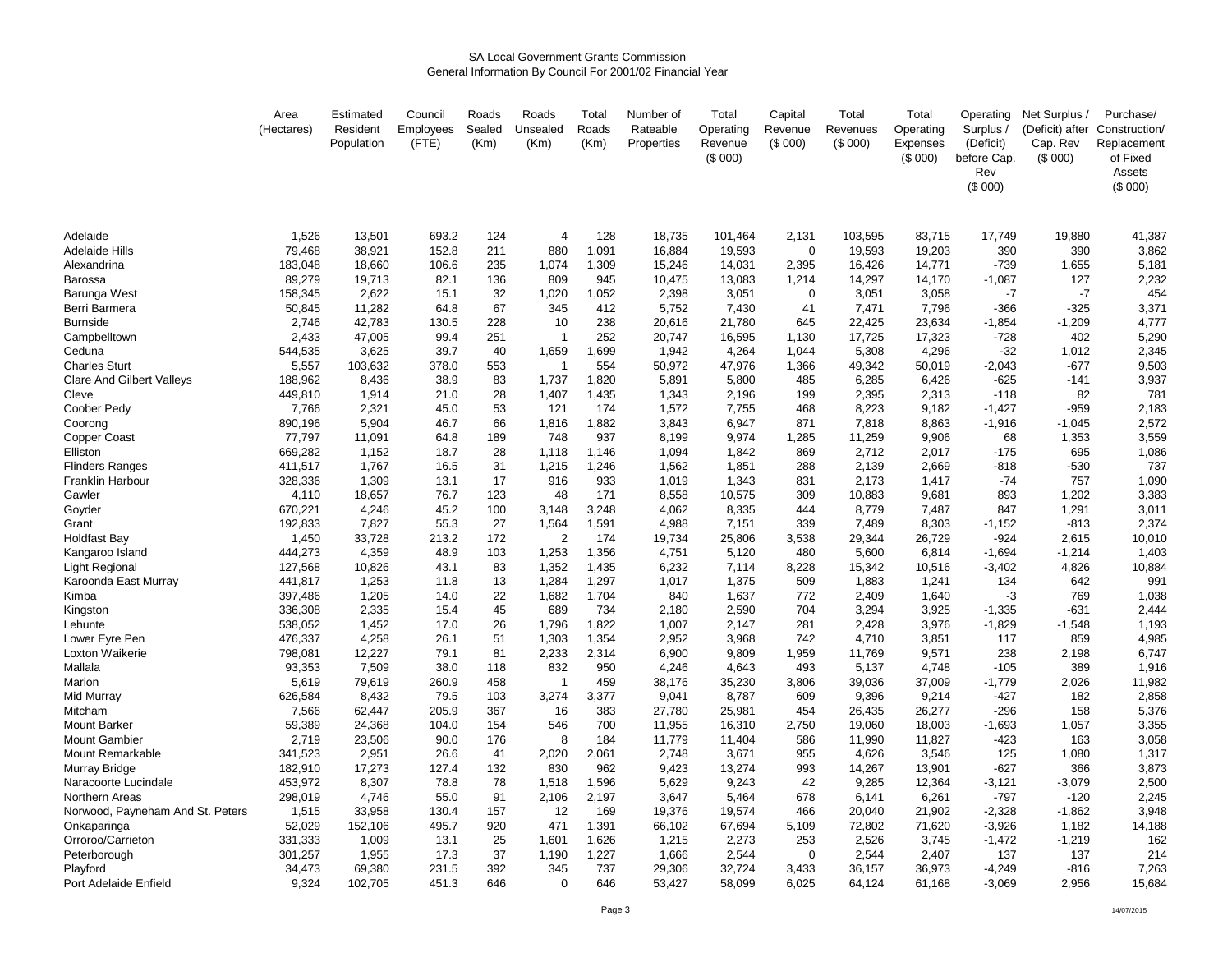#### SA Local Government Grants CommissionGeneral Information By Council For 2001/02 Financial Year

|                                                    | Area<br>(Hectares)    | Estimated<br>Resident<br>Population | Council<br>Employees<br>(FTE) | Roads<br>Sealed<br>(Km) | Roads<br>Unsealed<br>(Km) | Total<br>Roads<br>(Km) | Number of<br>Rateable<br>Properties | Total<br>Operating<br>Revenue<br>(\$000) | Capital<br>Revenue<br>(\$000) | Total<br>Revenues<br>(\$000) | Total<br>Operating<br>Expenses<br>(\$000) | Operating<br>Surplus<br>(Deficit)<br>before Cap.<br>Rev<br>(\$000) | Net Surplus /<br>(Deficit) after<br>Cap. Rev<br>(\$000) | Purchase/<br>Construction/<br>Replacement<br>of Fixed<br>Assets<br>(\$000) |
|----------------------------------------------------|-----------------------|-------------------------------------|-------------------------------|-------------------------|---------------------------|------------------------|-------------------------------------|------------------------------------------|-------------------------------|------------------------------|-------------------------------------------|--------------------------------------------------------------------|---------------------------------------------------------|----------------------------------------------------------------------------|
| Port Augusta                                       | 119,297               | 13,593                              | 155.3                         | 165                     | 242                       | 407                    | 6,796                               | 15,820                                   | 3                             | 15,823                       | 17,977                                    | $-2,157$                                                           | $-2,154$                                                | 1,282                                                                      |
| Port Lincoln                                       | 3,249                 | 14,049                              | 49.8                          | 141                     | 10                        | 151                    | 7,237                               | 8,930                                    | $\mathbf 0$                   | 8,930                        | 10,004                                    | $-1,074$                                                           | $-1,074$                                                | 1,623                                                                      |
| Port Pirie                                         | 178,477               | 17,587                              | 89.4                          | 184                     | 986                       | 1,170                  | 9,365                               | 10,593                                   | 844                           | 11,437                       | 11,545                                    | $-952$                                                             | $-108$                                                  | 2,722                                                                      |
| Prospect                                           | 781                   | 19,285                              | 63.7                          | 87                      | $\overline{2}$            | 89                     | 9,651                               | 9,214                                    | 202                           | 9,416                        | 9,612                                     | $-399$                                                             | $-197$                                                  | 1,329                                                                      |
| Renmark Paringa                                    | 90,207                | 9,879                               | 33.0                          | 52                      | 435                       | 487                    | 4,965                               | 5,642                                    | 254                           | 5,895                        | 4,777                                     | 865                                                                | 1,118                                                   | 2,574                                                                      |
| Robe                                               | 110,056               | 1,394                               | 25.9                          | 30                      | 404                       | 434                    | 1,898                               | 2,492                                    | 21                            | 2,513                        | 2,366                                     | 126                                                                | 147                                                     | 662                                                                        |
| Roxby Downs                                        | 11,032                | 3,699                               | 12.5                          | 24                      | 9                         | 33                     | 1,427                               | 5,670                                    | 1,875                         | 7,545                        | 6,293                                     | $-623$                                                             | 1,252                                                   | 4,668                                                                      |
| Salisbury                                          | 15,810                | 115,846                             | 357.0                         | 668                     | 32                        | 700                    | 48,076                              | 49,217                                   | 6,245                         | 55,462                       | 52,930                                    | $-3,713$                                                           | 2,532                                                   | 13,429                                                                     |
| Southern Mallee                                    | 571,462               | 2,241                               | 28.1                          | 32                      | 1,299                     | 1,331                  | 1,669                               | 3,180                                    | 28                            | 3,208                        | 3,036                                     | 144                                                                | 172                                                     | 1,236                                                                      |
| <b>Streaky Bay</b>                                 | 625,050               | 2,000                               | 25.2                          | 41                      | 1,679                     | 1,720                  | 1,758                               | 3,404                                    | 273                           | 3,677                        | 3,020                                     | 383                                                                | 657                                                     | 1,312                                                                      |
| Tatiara                                            | 654,188               | 7,080                               | 44.9                          | 92                      | 1,853                     | 1,945                  | 4,380                               | 6,846                                    | 523                           | 7,369                        | 8,013                                     | $-1,167$                                                           | $-644$                                                  | 2,852                                                                      |
| Tea Tree Gully                                     | 9,555                 | 100,054                             | 337.7                         | 546                     | 32                        | 578                    | 39,493                              | 42,395                                   | 1,919                         | 44,314                       | 44,645                                    | $-2,250$                                                           | $-331$                                                  | 7,687                                                                      |
| <b>Tumby Bay</b>                                   | 267,405               | 2,618                               | 17.6                          | 32                      | 1,073                     | 1,105                  | 1,910                               | 3,110                                    | 311                           | 3,421                        | 4,340                                     | $-1,230$                                                           | $-919$                                                  | 1,887                                                                      |
| Unley                                              | 1,440                 | 36,589                              | 141.0                         | 164                     | 6                         | 170                    | 18,596                              | 21,806                                   | 819                           | 22,625                       | 23,405                                    | $-1,599$                                                           | $-780$                                                  | 4,664                                                                      |
| Victor Harbor                                      | 38,724                | 11,434                              | 70.4                          | 130                     | 237                       | 367                    | 8,735                               | 9,798                                    | 1,142                         | 10,940                       | 9,534                                     | 264                                                                | 1,406                                                   | 11,302                                                                     |
| <b>Wakefield Regional</b>                          | 346,842               | 6,588                               | 54.5                          | 71                      | 2,606                     | 2,677                  | 4,695                               | 9,598                                    | $\Omega$                      | 9,598                        | 8,946                                     | 652                                                                | 652                                                     | 2,169                                                                      |
| Walkerville                                        | 357                   | 7,052                               | 26.0                          | 35                      |                           | 36                     | 3,376                               | 4,104                                    | 11                            | 4,115                        | 3,493                                     | 611                                                                | 622                                                     | 3,009                                                                      |
| Wattle Range                                       | 395,207               | 12,331                              | 87.2                          | 176                     | 2,280                     | 2,456                  | 8,442                               | 12,075                                   | 375                           | 12,450                       | 18,055                                    | $-5,980$                                                           | $-5,605$                                                | 2,013                                                                      |
| <b>West Torrens</b>                                | 3,716                 | 52,538                              | 233.4                         | 287                     | 69                        | 356                    | 29,066                              | 28,396                                   | $\overline{2}$                | 28,397                       | 33,851                                    | $-5,456$                                                           | $-5,454$                                                | 7,714                                                                      |
| Whyalla                                            | 103,396               | 21,903                              | 134.3                         | 196                     | 72                        | 268                    | 10,943                              | 14,259                                   | 898                           | 15,157                       | 15,670                                    | $-1,411$                                                           | $-513$                                                  | 1,922                                                                      |
| Yankalilla                                         | 76,086                | 3,909                               | 27.9                          | 49                      | 486                       | 535                    | 4,388                               | 4,280                                    | 554                           | 4,833                        | 4,453                                     | $-173$                                                             | 380                                                     | 1,227                                                                      |
| Yorke Peninsula                                    | 593,377               | 11,559                              | 95.6                          | 217                     | 3,663                     | 3,880                  | 12,144                              | 12,053                                   | 2,352                         | 14,405                       | 18,292                                    | $-6,239$                                                           | $-3,887$                                                | 5,319                                                                      |
| <b>State Total</b>                                 |                       |                                     |                               |                         |                           |                        |                                     |                                          |                               | 1,051,265                    |                                           |                                                                    |                                                         |                                                                            |
|                                                    | 15,587,283            | 1,511,510                           | 7,188.6                       | 10,532                  | 63,481                    | 74,013                 | 786,037                             | 972,397                                  | 78,868                        |                              | 1,029,735                                 | (57, 338)                                                          | 21,529                                                  | 305,356                                                                    |
| State Average                                      | 229,225               | 22,228                              | 105.7                         | 155                     | 934                       | 1,088                  | 11,559                              | 14,300                                   | 1,160                         | 15,460                       | 15,143                                    | (843)                                                              | 317                                                     | 4,491                                                                      |
| Metropolitan Total                                 | 160,007               | 1,090,885                           | 4,525.5                       | 6,178                   | 1,053                     | 7,231                  | 521,787                             | 618,628                                  | 37,610                        | 656,237                      | 633,987                                   | (15,360)                                                           | 22,249                                                  | 170,625                                                                    |
| Metropolitan Average                               | 8,889                 | 60,605                              | 251.4                         | 343                     | 59                        | 402                    | 28,988                              | 34,368                                   | 2,089                         | 36,458                       | 35,222                                    | (853)                                                              | 1,236                                                   | 9,479                                                                      |
| Non-Metropolitan Total<br>Non-Metropolitan Average | 15,427,276<br>308,546 | 420,625<br>8.413                    | 2,663.1<br>53.3               | 4,354<br>87             | 62,428<br>1.249           | 66,782<br>1.336        | 264,250<br>5.285                    | 353,769<br>7.075                         | 41,259<br>825                 | 395,028<br>7.901             | 395,748<br>7.915                          | (41, 978)<br>(840)                                                 | (720)<br>(14)                                           | 134,731<br>2,695                                                           |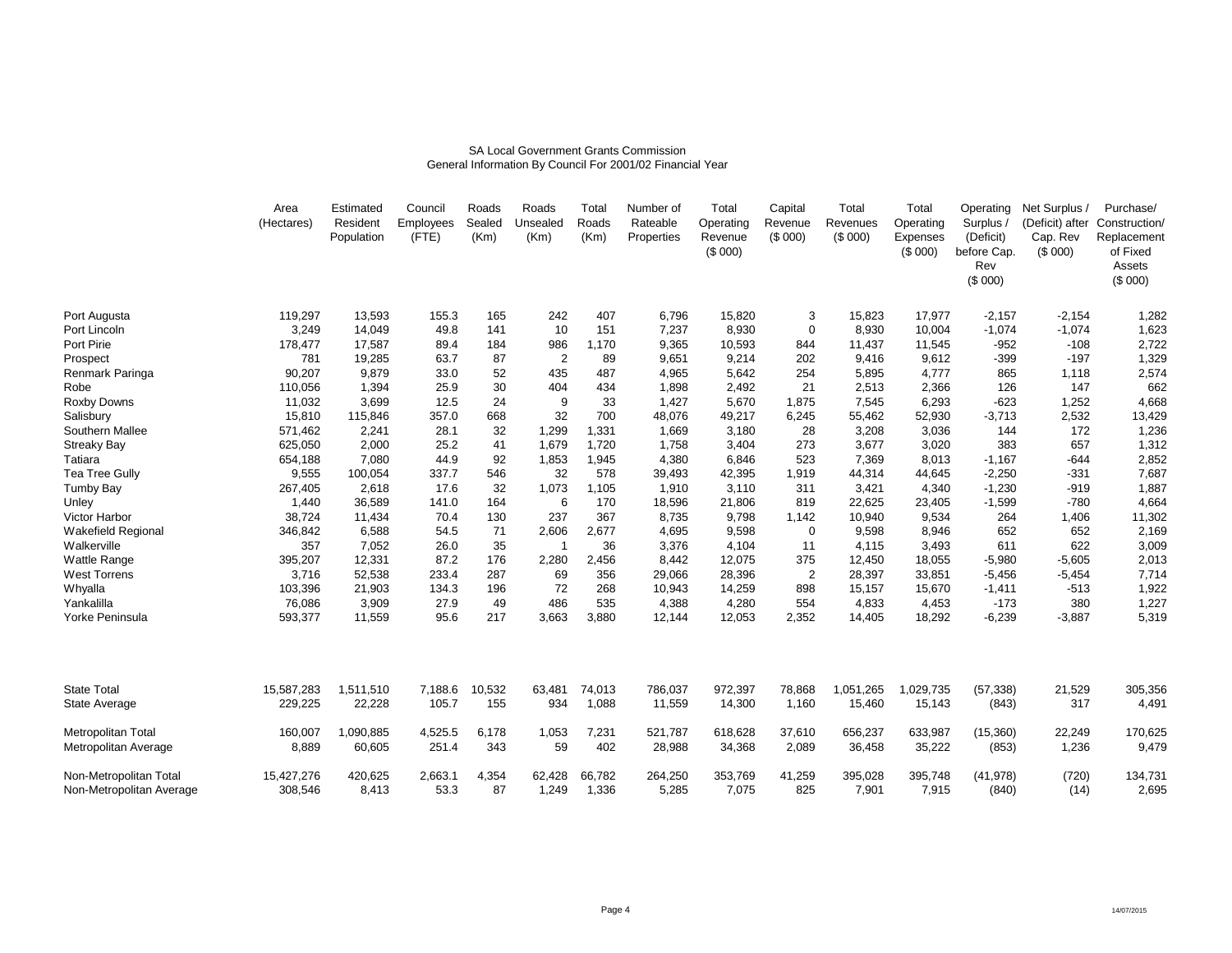## **Sources of Revenues**

**Glossary** 

#### **Rateable Properties**

Total Rateable Properties (As per Valuation SA)

## **General Rates**

Net General Rates *as per SA LGGC and ABS Supplementary Return/Financial Statements* 

#### **Other Rates**

Separate CED Water Stormwater Levy Ex Gratia Receipts in Lieu of Rates Garbage Electricity

*as per SA LGGC and ABS Supplementary Return/Financial Statements* 

#### **Total Rates**

General Rates *(See Above) plus* Other Rates *(See Above)* 

## **General Rates Per Capita**

General Rates *(See Below) divide* Population *(See General Information) Note: State Total = (Total State General Rates) / (Total State Population) State Average = Average Rates Per Capita for State (ie mean)* 

#### **General Rates Per Rateable Property**

General Rates *(See Below) divide* Rateable Properties *(See Above) Note: State Total = (Total State General Rates) / (Total State Rateable Properties) State Average = Average Rates Per Rateable Property for State (ie mean)* 

#### **Local Government Grants Commission: General Purpose and Road Grants**

SA Local Government Grants Commission General Purpose Grant SA Local Government Grants Commission Local Road Grant (excludes Special Local Road Grants) *as per SA LGGC and ABS Supplementary Return/Financial Statements* 

## **Recurrent Grants: Commonwealth, State and Local Government**

*as per SA LGGC and ABS Supplementary Return/Financial Statements* 

#### **Statutory Charges**

Development Act Fees Dog Registration Fees Town Planning Fees Parking Fines & Expiation Fees Other Licences, Fees & Fines Health Regulation Fines Garbage/Litter Fines Environmental Control Fines Library Fines Septic Tank/ CED Applications *as per SA LGGC and ABS Supplementary Return/Financial Statements* 

#### **User Charges**

*as per SA LGGC and ABS Supplementary Return/Financial Statements* 

#### **Investment Income**

Interest Received from Public Sector: Commonwealth State Other Councils Interest Received from Deposits with: LGFA Other Financial Institutions Banks Private Sector Interest Received from Loans to Community Groups Other Investment Income: Dividends Other

*as per SA LGGC and ABS Supplementary Return/Financial Statements.*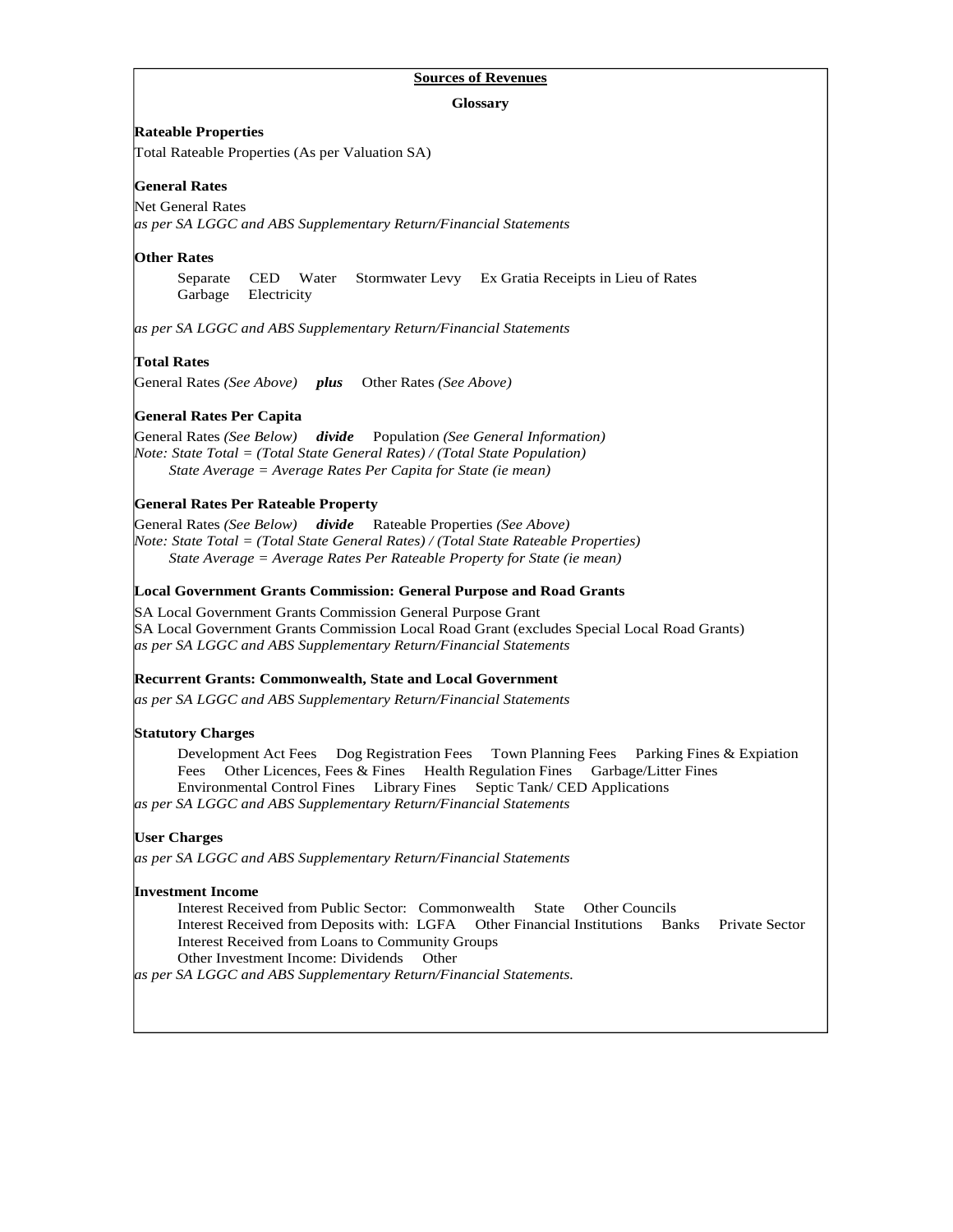#### **Reimbursement Revenue**

*as per SA LGGC and ABS Supplementary Return/Financial Statements* 

#### **Commercial Revenue**

*as per SA LGGC and ABS Supplementary Return/Financial Statements* 

#### **Gain on Disposal of Assets**

*as per SA LGGC and ABS Supplementary Return/Financial Statements*

#### **Other Operating Revenue**

Balance of Operating Revenues (Balance of revenue not in the other revenue categories in this report) *as per SA LGGC and ABS Supplementary Return/Financial Statements* 

#### **Total Operating Revenue (before Capital Revenue)**

Total Operating Revenue before Capital Revenues (including any Extra Ordinary Operating Revenue): Rate Revenue, Recurrent Grants, Statutory Charges, User Charges, Investment Income, Reimbursement Revenue, Commercial Revenue, Donations & Contributions, Gain on Disposal of Assets, and Other Revenue

*as per SA LGGC and ABS Supplementary Return/Financial Statements* 

#### **Capital Revenue**

 Other Capital Monetary Contributions / Donations Capital Grants: Commonwealth, State and Local Government Physical Resources Donated (including any Extra Ordinary Capital Revenue) *as per SA LGGC and ABS Supplementary Return/Financial Statements* 

#### **Total Revenues**

Total Operating Revenue *plus* Capital Revenues *(See Above) as per SA LGGC and ABS Supplementary Return/Financial Statements* 

#### *Note:*

Financial data may vary from the council's Financial Statements due to ABS reporting requirements. This enhances comparability between councils.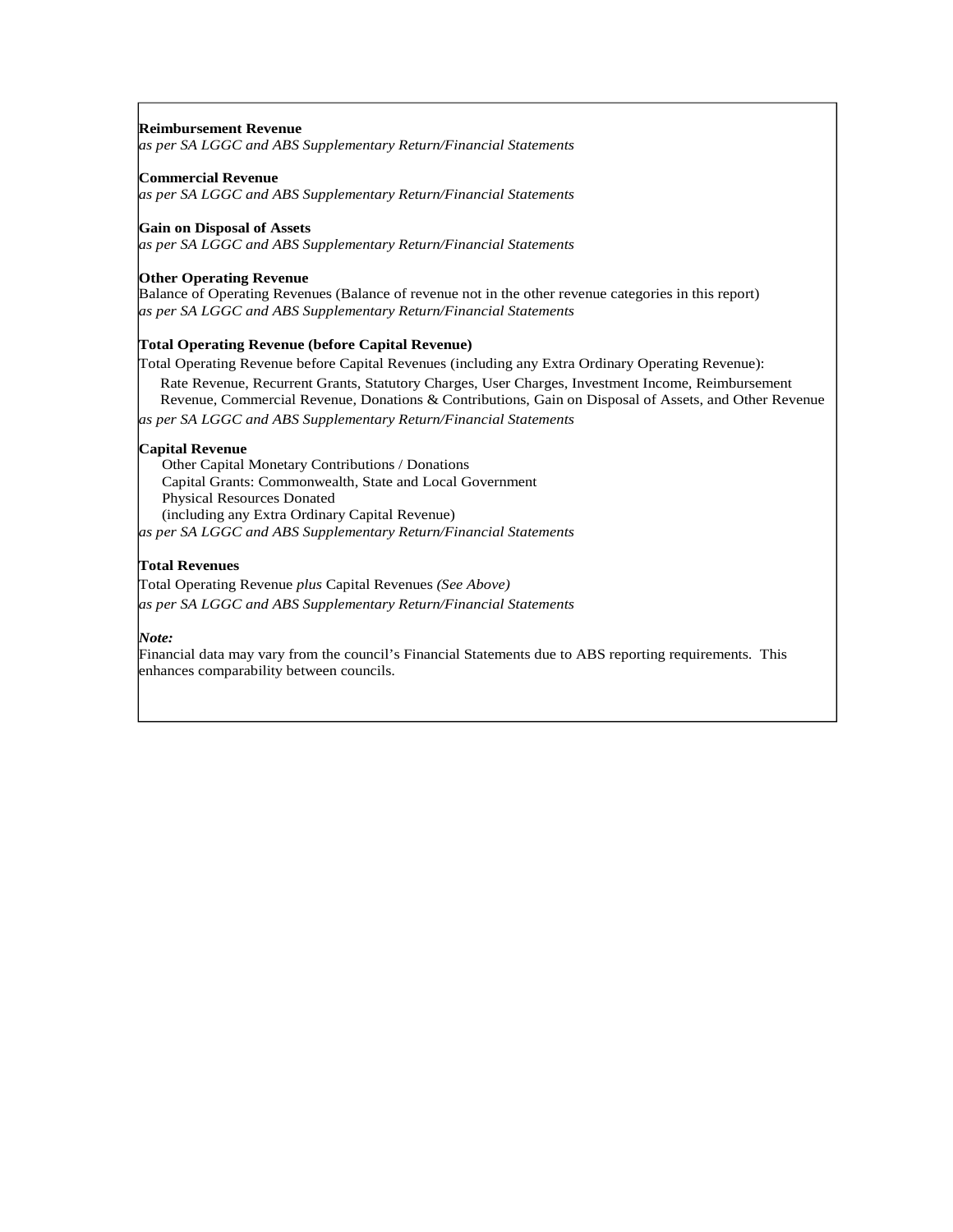# SA Local Government Grants Commission Sources of Revenues By Council For 2001/02 Financial Year

|                                                 | Rateable<br>Properties | General<br>Rates<br>(\$000) | Other<br>Rates<br>(\$000) | Total<br>Rates<br>(\$000) | General<br>Rates<br>Per<br>Capita<br>(S) | General<br>Rates Per<br>Rateable<br>Property<br>$($ \$) | <b>LGGC</b><br>General<br>Purpose &<br>Road<br>Grants<br>(\$000) | Recurrent<br>Grants:<br>Cwth,<br>State<br>L/Govt.<br>(\$000) | Statutory<br>Charges<br>(S 000) | User<br>Charges<br>(\$000) | Investment<br>Income<br>(\$000) | Reimb<br>Revenue<br>(\$000) | Commercial<br>Revenue<br>(\$000) | Gain on<br>Disposal of<br>Assets<br>(S 000) | Other<br>Operating<br>Revenue<br>(\$000) | Total<br>Operating<br>Revenue<br>(before<br>Capital<br>Revenue)<br>(\$000) | Other Capital<br>Contributions<br>/ Donations<br>(S 000) | Capital Grants:<br>Cwlth, State,<br>L/Govt<br>(\$000) | Physical<br>Resources<br>Donated<br>(\$000) | Capital<br>Revenue<br>(S 000) | Total<br>Revenue<br>(Operating 8<br>Capital incl.<br>EOIs)<br>(\$000) |
|-------------------------------------------------|------------------------|-----------------------------|---------------------------|---------------------------|------------------------------------------|---------------------------------------------------------|------------------------------------------------------------------|--------------------------------------------------------------|---------------------------------|----------------------------|---------------------------------|-----------------------------|----------------------------------|---------------------------------------------|------------------------------------------|----------------------------------------------------------------------------|----------------------------------------------------------|-------------------------------------------------------|---------------------------------------------|-------------------------------|-----------------------------------------------------------------------|
| Adelaide<br>Adelaide Hills                      | 18,735<br>16.884       | 38,859<br>13.962            | 1,867<br>899              | 40,726<br>14.862          | 2,878<br>359                             | 2,074<br>827                                            | 477<br>1.421                                                     | 1,315<br>2.457                                               | 6,807<br>408                    | 49,718<br>552              | 117<br>65                       | 19<br>198                   | 267<br>$\Omega$                  | 483<br>38                                   | 2,012<br>1.013                           | 101,464<br>19.593                                                          | $\mathbf 0$<br>$\mathbf 0$                               | 2,131<br>$\Omega$                                     | $\Omega$<br>$\Omega$                        | 2,131<br>$\overline{0}$       | 103,595<br>19.593                                                     |
| Alexandrina                                     | 15,246                 | 9,413                       | 1,001                     | 10,414                    | 504                                      | 617                                                     | 720                                                              | 1,145                                                        | 575                             | 624                        | 215                             | 208                         | 295                              | 363                                         | 193                                      | 14,031                                                                     | 62                                                       | 1,220                                                 | 1,114                                       | 2,395                         | 16,426                                                                |
| Barossa                                         | 10,475                 | 7,549                       | 1,557                     | 9,106                     | 383                                      | 721                                                     | 704                                                              | 1,343                                                        | 419                             | 426                        | 325                             | 577                         | 674                              | 3                                           | 210                                      | 13,083                                                                     | 106                                                      | 916                                                   | 192                                         | 1,214                         | 14,297                                                                |
| Barunga West                                    | 2,398                  | 1,521                       | 28                        | 1,549                     | 580                                      | 634                                                     | 402                                                              | 617                                                          | 35                              | 35                         | 56                              | 182                         | 393                              | 16                                          | 168                                      | 3,051                                                                      | 0                                                        | $\mathbf 0$                                           | 0                                           | $\mathbf{0}$                  | 3,051                                                                 |
| Berri Barmera                                   | 5,752                  | 4,124                       | 396                       | 4,520                     | 366                                      | 717                                                     | 1,223                                                            | 1,601                                                        | 127                             | 91                         | 105                             | 436                         | 57                               | 145                                         | 349                                      | 7,430                                                                      | $\Omega$                                                 | 41                                                    | $\Omega$                                    | 41                            | 7,471                                                                 |
| Burnside                                        | 20,616                 | 17,252                      | 574                       | 17,826                    | 403                                      | 837                                                     | 916                                                              | 1,760                                                        | 454                             | 627                        | 260                             | 230                         | 274                              | 13                                          | 336                                      | 21,780                                                                     | 66                                                       | 529                                                   | 50                                          | 645                           | 22,425                                                                |
| Campbelltowr<br>Ceduna                          | 20,747<br>1,942        | 13,271<br>1,492             | 368<br>262                | 13,639<br>1,754           | 282<br>412                               | 640<br>768                                              | 1,141<br>1,365                                                   | 1,510<br>1,628                                               | 337<br>47                       | 484<br>269                 | 309<br>58                       | 50<br>270                   | 0<br>0                           | 53<br>6                                     | 213<br>232                               | 16,595<br>4,264                                                            | 59<br>$\overline{0}$                                     | 809<br>1,044                                          | 262<br>$^{\circ}$                           | 1,130<br>1,044                | 17,725<br>5,308                                                       |
| <b>Charles Sturt</b>                            | 50,972                 | 38,066                      | 959                       | 39,025                    | 367                                      | 747                                                     | 2,515                                                            | 4,408                                                        | 1,442                           | 1,702                      | 162                             | 448                         | $\Omega$                         | 138                                         | 651                                      | 47,976                                                                     | $\Omega$                                                 | 1,198                                                 | 168                                         | 1,366                         | 49,342                                                                |
| <b>Clare And Gilbert Valleys</b>                | 5,891                  | 3,380                       | 206                       | 3,586                     | 401                                      | 574                                                     | 683                                                              | 862                                                          | 152                             | 943                        | 192                             | 34                          | 0                                | $\mathbf 0$                                 | 32                                       | 5,800                                                                      | $\Omega$                                                 | 420                                                   | 64                                          | 485                           | 6,285                                                                 |
| Cleve                                           | 1,343                  | 1,118                       | 78                        | 1,196                     | 584                                      | 833                                                     | 752                                                              | 790                                                          | 14                              | 26                         | 6                               | 99                          | 0                                | 16                                          | 48                                       | 2,196                                                                      | $\overline{0}$                                           | 199                                                   | 0                                           | 199                           | 2,395                                                                 |
| Coober                                          | 1,572                  | 696                         | 1,174                     | 1,870                     | 300                                      | 443                                                     | 545                                                              | 3,316                                                        | -9                              | 2,428                      | 27                              | $^{\circ}$                  | 0                                | 22                                          | 83                                       | 7,755                                                                      | $\Omega$                                                 | 468                                                   | 0                                           | 468                           | 8,223                                                                 |
| Coorong<br>Copper Coast                         | 3,843<br>8,199         | 3,189<br>4,043              | 136<br>352                | 3,324<br>4,395            | 540<br>365                               | 830<br>493                                              | 1,464<br>1,228                                                   | 2,437<br>1,739                                               | 87<br>185                       | 85<br>968                  | 51<br>74                        | 364<br>218                  | $\Omega$<br>1,846                | 11<br>46                                    | 587<br>503                               | 6,947<br>9,974                                                             | 14<br>$\Omega$                                           | 857<br>1,248                                          | 0<br>37                                     | 871<br>1,285                  | 7,818<br>11,259                                                       |
| Elliston                                        | 1,094                  | 881                         | 17                        | 898                       | 765                                      | 805                                                     | 562                                                              | 608                                                          | 22                              | 138                        | $\overline{A}$                  | 129                         | $\Omega$                         | 28                                          | 15                                       | 1,842                                                                      | $\Omega$                                                 | 869                                                   | 0                                           | 869                           | 2,712                                                                 |
| <b>Flinders Ranges</b>                          | 1,562                  | 547                         | 16                        | 563                       | 309                                      | 350                                                     | 764                                                              | 825                                                          | 17                              | 26                         | 42                              | 249                         | 9                                | 61                                          | 60                                       | 1,851                                                                      | 60                                                       | 228                                                   | 0                                           | 288                           | 2,139                                                                 |
| Franklin Harbour                                | 1,019                  | 620                         | $\Omega$                  | 620                       | 474                                      | 608                                                     | 564                                                              | 573                                                          | 17                              | 32                         | 24                              | 31                          | $\Omega$                         | $\Omega$                                    | 46                                       | 1,343                                                                      | $\Omega$                                                 | 831                                                   | 0                                           | 831                           | 2,173                                                                 |
| Gawler                                          | 8,558                  | 7,262                       | 126                       | 7,388                     | 389                                      | 849                                                     | 752                                                              | 1,001                                                        | 203                             | 618                        | 128                             | 139                         | 867                              | 129                                         | 102                                      | 10,575                                                                     | 0                                                        | 309                                                   | 0                                           | 309                           | 10,883                                                                |
| Govder                                          | 4,062                  | 2.183                       | 168                       | 2.351                     | 514                                      | 537                                                     | 1,520                                                            | 1.605                                                        | 62                              | 403                        | 24                              | 2.777                       | $\overline{2}$                   | $\Omega$                                    | 1.110                                    | 8.335                                                                      | $\Omega$                                                 | 444                                                   | $\Omega$                                    | 444                           | 8,779                                                                 |
| Grant<br>Holdfast Bay                           | 4.988<br>19,734        | 3.342<br>13.075             | 306<br>643                | 3.648<br>13.718           | 427<br>388                               | 670<br>663                                              | 923<br>745                                                       | 1,273<br>2,295                                               | 229<br>965                      | 989<br>6,194               | 189<br>423                      | 736<br>320                  | $\Omega$<br>$\Omega$             | -5<br>470                                   | 82<br>1,420                              | 7,151<br>25,806                                                            | -6<br>2,095                                              | 317<br>1,443                                          | 16<br>0                                     | 339<br>3,538                  | 7,489<br>29,344                                                       |
| Kangaroo Island                                 | 4,751                  | 2,349                       | 179                       | 2,528                     | 539                                      | 494                                                     | 1,046                                                            | 1,169                                                        | 84                              | 566                        | 62                              | 377                         | $\Omega$                         | 43                                          | 290                                      | 5,120                                                                      | $\Omega$                                                 | 480                                                   | $\mathbf 0$                                 | 480                           | 5,600                                                                 |
| <b>Light Regional</b>                           | 6,232                  | 4,422                       | 733                       | 5,155                     | 408                                      | 710                                                     | 504                                                              | 638                                                          | 248                             | 138                        | 184                             | 118                         | 195                              | 12                                          | 426                                      | 7,114                                                                      | 487                                                      | 7,741                                                 | $\Omega$                                    | 8,228                         | 15,342                                                                |
| Karoonda East Murray                            | 1,017                  | 611                         | 12                        | 623                       | 488                                      | 601                                                     | 647                                                              | 651                                                          | 6                               | 37                         | 30                              | 19                          | $\Omega$                         | $\Omega$                                    | -9                                       | 1,375                                                                      | $\Omega$                                                 | 509                                                   | 0                                           | 509                           | 1,883                                                                 |
| Kimba                                           | 840                    | 695                         | 30                        | 725                       | 577                                      | 827                                                     | 582                                                              | 618                                                          | 6                               | 54                         | 28                              | 114                         | $\Omega$                         | 36                                          | 56                                       | 1,637                                                                      |                                                          | 772                                                   | 0                                           | 772                           | 2,409                                                                 |
| Kingston                                        | 2,180                  | 1,716                       | 245                       | 1,961                     | 735                                      | 787                                                     | 371                                                              | 417                                                          | 39                              | 25                         | 29                              | 17                          | 53                               | 9<br>$\mathbf 0$                            | 40                                       | 2,590                                                                      | 100                                                      | 604                                                   | 0                                           | 704                           | 3,294                                                                 |
| Lehunte<br>Lower Eyre Pen                       | 1,007<br>2.952         | 787<br>2.046                | 52<br>124                 | 839<br>2,170              | 542<br>481                               | 781<br>693                                              | 956<br>576                                                       | 1,059<br>614                                                 | -9<br>92                        | 89<br>740                  | 58<br>166                       | 48<br>124                   | $\mathbf 0$<br>$\Omega$          | 2                                           | 45<br>61                                 | 2,147<br>3.968                                                             | $\mathbf 0$<br>$\Omega$                                  | 281<br>742                                            | $\mathbf 0$<br>$\mathbf 0$                  | 281<br>742                    | 2,428<br>4,710                                                        |
| Loxton Waikerie                                 | 6,900                  | 4,652                       | 397                       | 5,048                     | 380                                      | 674                                                     | 2,002                                                            | 2,215                                                        | 101                             | 553                        | 157                             | 394                         | 615                              | 326                                         | 399                                      | 9,809                                                                      | $\Omega$                                                 | 1,959                                                 | 0                                           | 1,959                         | 11,769                                                                |
| Mallala                                         | 4,246                  | 2,896                       | $\overline{0}$            | 2,896                     | 386                                      | 682                                                     | 707                                                              | 822                                                          | 152                             | 88                         | 25                              | 594                         | 0                                | 47                                          | 20                                       | 4,643                                                                      | 10                                                       | 483                                                   | 0                                           | 493                           | 5,137                                                                 |
| Marion                                          | 38,176                 | 28,154                      | 620                       | 28,774                    | 354                                      | 737                                                     | 1,991                                                            | 3,046                                                        | 943                             | 901                        | 118                             | 409                         | 0                                | 517                                         | 522                                      | 35,230                                                                     | $\overline{0}$                                           | 1,661                                                 | 2,145                                       | 3,806                         | 39,036                                                                |
| Mid Murray                                      | 9,041                  | 4,166                       | 49                        | 4,215                     | 494                                      | 461                                                     | 2,014                                                            | 2,182                                                        | 161                             | 289                        | 86                              | 1,291                       | 421                              | 84                                          | 58                                       | 8,787                                                                      | 5                                                        | 604                                                   | $\mathbf 0$                                 | 609                           | 9,396                                                                 |
| Mitcham<br>Mount Barkeı                         | 27,780<br>11,955       | 20,623<br>9,464             | 524<br>1,717              | 21,147<br>11,181          | 330<br>388                               | 742<br>792                                              | 1,387<br>642                                                     | 2,886<br>1,048                                               | 763<br>461                      | 435<br>690                 | 371<br>176                      | $\mathbf{3}$<br>696         | $\Omega$<br>1,659                | $\mathbf 0$<br>$\Omega$                     | 376<br>399                               | 25,981<br>16,310                                                           | 454<br>600                                               | $\Omega$<br>815                                       | $\Omega$<br>1,335                           | 454<br>2,750                  | 26,435<br>19,060                                                      |
| Mount Gambier                                   | 11,779                 | 7,545                       | 102                       | 7,647                     | 321                                      | 641                                                     | 896                                                              | 1,246                                                        | 174                             | 1,229                      | 273                             | 618                         | 0                                | 142                                         | 75                                       | 11,404                                                                     | $\Omega$                                                 | 586                                                   | 0                                           | 586                           | 11,990                                                                |
| Mount Remarkable                                | 2,748                  | 1,241                       | 73                        | 1,314                     | 420                                      | 451                                                     | 976                                                              | 1,273                                                        | 43                              | 149                        | 54                              | 816                         | 0                                | $\mathbf 0$                                 | 21                                       | 3,671                                                                      | $\Omega$                                                 | 955                                                   | 0                                           | 955                           | 4,626                                                                 |
| Murrav Bridge                                   | 9,423                  | 6,677                       | 457                       | 7,134                     | 387                                      | 709                                                     | 2,039                                                            | 2,669                                                        | 266                             | 2,686                      | 19                              | 458                         | $\Omega$                         | $\mathbf 0$                                 | 42                                       | 13,274                                                                     | $\Omega$                                                 | 993                                                   | $\Omega$                                    | 993                           | 14,267                                                                |
| Naracoorte Lucindale                            | 5,629                  | 5,260                       | 94                        | 5,354                     | 633                                      | 934                                                     | 1,389                                                            | 1,769                                                        | 76                              | 132                        | 33                              | 526                         | 547                              | 33                                          | 773                                      | 9.243                                                                      | $\Omega$                                                 | 42                                                    | $\Omega$                                    | 42                            | 9,285                                                                 |
| Northern Areas                                  | 3,647<br>19,376        | 1.883<br>13,997             | 89<br>416                 | 1.973                     | 397<br>412                               | 516<br>722                                              | 885<br>691                                                       | 1,013<br>1,502                                               | 47<br>505                       | 91<br>1,247                | 28                              | 1,399<br>678                | 514<br>$\Omega$                  | $\Omega$<br>546                             | 399<br>464                               | 5.464<br>19,574                                                            | $\Omega$<br>57                                           | 678<br>409                                            | $\Omega$<br>$\Omega$                        | 678<br>466                    | 6,141<br>20,040                                                       |
| Norwood, Payneham And St. Peters<br>Onkaparinga | 66,102                 | 46,367                      | 3,260                     | 14,413<br>49,627          | 305                                      | 701                                                     | 7,170                                                            | 11,898                                                       | 1,533                           | 1,859                      | 218<br>156                      | 1,604                       | 431                              | 108                                         | 477                                      | 67,694                                                                     | 1,048                                                    | 1,857                                                 | 2,203                                       | 5,109                         | 72,802                                                                |
| Orroroo/Carrieton                               | 1,215                  | 398                         | $\overline{0}$            | 398                       | 395                                      | 328                                                     | 526                                                              | 624                                                          | 5                               | 33                         | 17                              | 1.095                       | $\Omega$                         | $\mathbf 0$                                 | 100                                      | 2.273                                                                      | $\Omega$                                                 | 253                                                   | $\Omega$                                    | 253                           | 2,526                                                                 |
| Peterborough                                    | 1.666                  | 618                         | $\Omega$                  | 618                       | 316                                      | 371                                                     | 865                                                              | 1.208                                                        | 14                              | 50                         | 50                              | 544                         | 9                                | 12                                          | 40                                       | 2.544                                                                      | $\Omega$                                                 | $\Omega$                                              | $\mathbf 0$                                 | $\Omega$                      | 2,544                                                                 |
| Plavford                                        | 29,306                 | 21,879                      | 339                       | 22,218                    | 315                                      | 747                                                     | 6,209                                                            | 7,840                                                        | 659                             | 626                        | 222                             | 260                         | 257                              | 331                                         | 311                                      | 32,724                                                                     | 997                                                      | 971                                                   | 1,465                                       | 3,433                         | 36,157                                                                |
| Port Adelaide Enfield                           | 53,427                 | 41,456                      | 789                       | 42,245                    | 404                                      | 776                                                     | 3,555                                                            | 8,960                                                        | 1,223                           | 2,521                      | 689                             | 2,243                       | $\mathbf 0$                      | 218                                         | $\mathbf 0$                              | 58,099                                                                     | $\Omega$<br>$\mathcal{R}$                                | 2,088                                                 | 3,937                                       | 6,025                         | 64,124                                                                |
| Port Augusta<br>Port Lincoln                    | 6.796<br>7,237         | 4.638<br>5,007              | 217<br>126                | 4.855<br>5,133            | 341<br>356                               | 682<br>692                                              | 2.504<br>959                                                     | 4.416<br>2,283                                               | 165<br>264                      | 5.350<br>492               | 90<br>94                        | 266<br>337                  | $\mathbf 0$<br>$\Omega$          | $\mathbf 0$<br>$\Omega$                     | 678<br>327                               | 15.820<br>8,930                                                            | $\Omega$                                                 | $\Omega$<br>$\Omega$                                  | $\Omega$<br>$\Omega$                        | -3<br>$\Omega$                | 15.823<br>8,930                                                       |
| Port Pirie                                      | 9,365                  | 4,912                       | 104                       | 5,016                     | 279                                      | 525                                                     | 2,923                                                            | 3,623                                                        | 95                              | 584                        | 122                             | 105                         | 414                              | 24                                          | 610                                      | 10,593                                                                     | $\Omega$                                                 | 844                                                   | $\Omega$                                    | 844                           | 11,437                                                                |
| Prospect                                        | 9,651                  | 7,706                       | 217                       | 7,923                     | 400                                      | 798                                                     | 413                                                              | 661                                                          | 160                             | 135                        | 108                             | 131                         | 0                                | $\mathbf 0$                                 | 96                                       | 9,214                                                                      | $^{\circ}$                                               | 142                                                   | 60                                          | 202                           | 9,416                                                                 |
| Renmark Paringa                                 | 4,965                  | 2,431                       | 396                       | 2,828                     | 246                                      | 490                                                     | 1,438                                                            | 1,783                                                        | 104                             | 354                        | 56                              | 31                          | $\Omega$                         | 381                                         | 106                                      | 5,642                                                                      | $\Omega$                                                 | 254                                                   | $\Omega$                                    | 254                           | 5,895                                                                 |
| Robe                                            | 1,898                  | 1,263                       | 240                       | 1,503                     | 906                                      | 665                                                     | 140                                                              | 576                                                          | 36                              | 67                         | 5                               | 81                          | 99                               | 3                                           | 122                                      | 2,492                                                                      |                                                          | $\Omega$                                              | 21                                          | 21                            | 2,513                                                                 |
| Roxby Downs                                     | 1,427                  | 958                         | 1,346                     | 2,304                     | 259                                      | 671                                                     | 95                                                               | 687                                                          | 24                              | 6                          | 172                             | 0                           | 1,943                            | 11                                          | 523                                      | 5,670                                                                      | 1,000                                                    | 500                                                   | 375                                         | 1,875                         | 7,545                                                                 |
| Salisbur∖<br>Southern Mallee                    | 48,076<br>1,669        | 32,509<br>1,545             | 741<br>53                 | 33,250<br>1,598           | 281<br>689                               | 676<br>926                                              | 8,140<br>821                                                     | 9,788<br>1,231                                               | 1,183<br>31                     | 3,507<br>108               | 177<br>13                       | 408<br>90                   | 49<br>0                          | 263<br>$\mathbf 0$                          | 592<br>109                               | 49,217<br>3,180                                                            | 2,022<br>0                                               | 3,255<br>28                                           | 968<br>0                                    | 6,245<br>28                   | 55,462<br>3,208                                                       |
| Streaky Bay                                     | 1,758                  | 1,036                       | 71                        | 1,107                     | 518                                      | 590                                                     | 914                                                              | 1,183                                                        | 25                              | 752                        | 18                              | 150                         | $\Omega$                         | $\overline{2}$                              | 167                                      | 3,404                                                                      | $\Omega$                                                 | 273                                                   | 0                                           | 273                           | 3,677                                                                 |
| Tatiara                                         | 4,380                  | 4,595                       | 265                       | 4,860                     | 649                                      | 1,049                                                   | 1,207                                                            | 1,305                                                        | 69                              | 112                        | 58                              | 132                         | 16                               | 41                                          | 253                                      | 6,846                                                                      | $\Omega$                                                 | 523                                                   | 0                                           | 523                           | 7,369                                                                 |
| Tea Tree Gully                                  | 39,493                 | 31,397                      | 1,934                     | 33,331                    | 314                                      | 795                                                     | 2,442                                                            | 3,658                                                        | 993                             | 1,863                      | 313                             | 18                          | 0                                | 157                                         | 2,062                                    | 42,395                                                                     | 125                                                      | 791                                                   | 1,003                                       | 1,919                         | 44,314                                                                |
| Tumby Bay                                       | 1,910                  | 1,433                       | 245                       | 1,678                     | 547                                      | 750                                                     | 454                                                              | 518                                                          | 37                              | 73                         | 55                              | 126                         | $\Omega$                         | 35                                          | 588                                      | 3.110                                                                      | 11                                                       | 300                                                   | 0                                           | 311                           | 3,421                                                                 |
| Unley                                           | 18,596                 | 17,524                      | 365<br>$\Omega$           | 17,889                    | 479<br>544                               | 942<br>712                                              | 797<br>280                                                       | 1,649<br>643                                                 | 606                             | 559                        | 286                             | 103<br>190                  | 47<br>$\Omega$                   | 107<br>179                                  | 560<br>180                               | 21,806<br>9.798                                                            | 454<br>$\Omega$                                          | 365<br>1,036                                          | $\Omega$<br>106                             | 819                           | 22,625<br>10,940                                                      |
| Victor Harbor<br>Wakefield Regional             | 8,735<br>4,695         | 6,216<br>2,847              | 144                       | 6,216<br>2,991            | 432                                      | 606                                                     | 1,241                                                            | 1,831                                                        | 315<br>97                       | 1,857<br>144               | 218<br>45                       | 1,934                       | $\Omega$                         | 72                                          | 2,484                                    | 9,598                                                                      | $\Omega$                                                 | $\Omega$                                              | $\Omega$                                    | 1,142<br>$\Omega$             | 9,598                                                                 |
| Walkerville                                     | 3,376                  | 2,795                       | 112                       | 2,907                     | 396                                      | 828                                                     | 153                                                              | 424                                                          | 53                              | 100                        | 59                              | 145                         | 312                              | 63                                          | 41                                       | 4,104                                                                      | 11                                                       | $\Omega$                                              | $\Omega$                                    | 11                            | 4,115                                                                 |
| Wattle Range                                    | 8,442                  | 7,144                       | 512                       | 7,656                     | 579                                      | 846                                                     | 1,393                                                            | 2,020                                                        | 206                             | 774                        | 48                              | 919                         | 31                               | $\Omega$                                    | 419                                      | 12,075                                                                     | $\Omega$                                                 | 375                                                   | 0                                           | 375                           | 12,450                                                                |
| West Torrens                                    | 29.066                 | 19.038                      | 451                       | 19.489                    | 362                                      | 655                                                     | 1,220                                                            | 3.027                                                        | 727                             | 3.506                      | 285                             | 158                         | $\Omega$                         | 234                                         | 970                                      | 28.396                                                                     | $\Omega$                                                 | $\Omega$                                              | $\overline{2}$                              | $\overline{2}$                | 28,397                                                                |
| Whvalla                                         | 10.943                 | 6.640                       | 763                       | 7.403                     | 303                                      | 607                                                     | 3.298                                                            | 4,530                                                        | 219                             | 1,105                      | 219                             | 121                         | $\Omega$                         | 120                                         | 542                                      | 14.259                                                                     | $\Omega$                                                 | 567                                                   | 331                                         | 898                           | 15,157                                                                |
| Yankalilla<br>Yorke Peninsula                   | 4.388<br>12,144        | 2.784<br>5,647              | 238<br>298                | 3.022<br>5,945            | 712<br>489                               | 634<br>465                                              | 169<br>1,593                                                     | 372<br>2,186                                                 | 125<br>281                      | 614<br>151                 | 28<br>164                       | 44<br>896                   | $\Omega$<br>2,201                | 33<br>$\Omega$                              | 40<br>229                                | 4.280<br>12,053                                                            | 17<br>129                                                | 452<br>2,223                                          | 84<br>$\Omega$                              | 554<br>2,352                  | 4,833<br>14,405                                                       |
|                                                 |                        |                             |                           |                           |                                          |                                                         |                                                                  |                                                              |                                 |                            |                                 |                             |                                  |                                             |                                          |                                                                            |                                                          |                                                       |                                             |                               |                                                                       |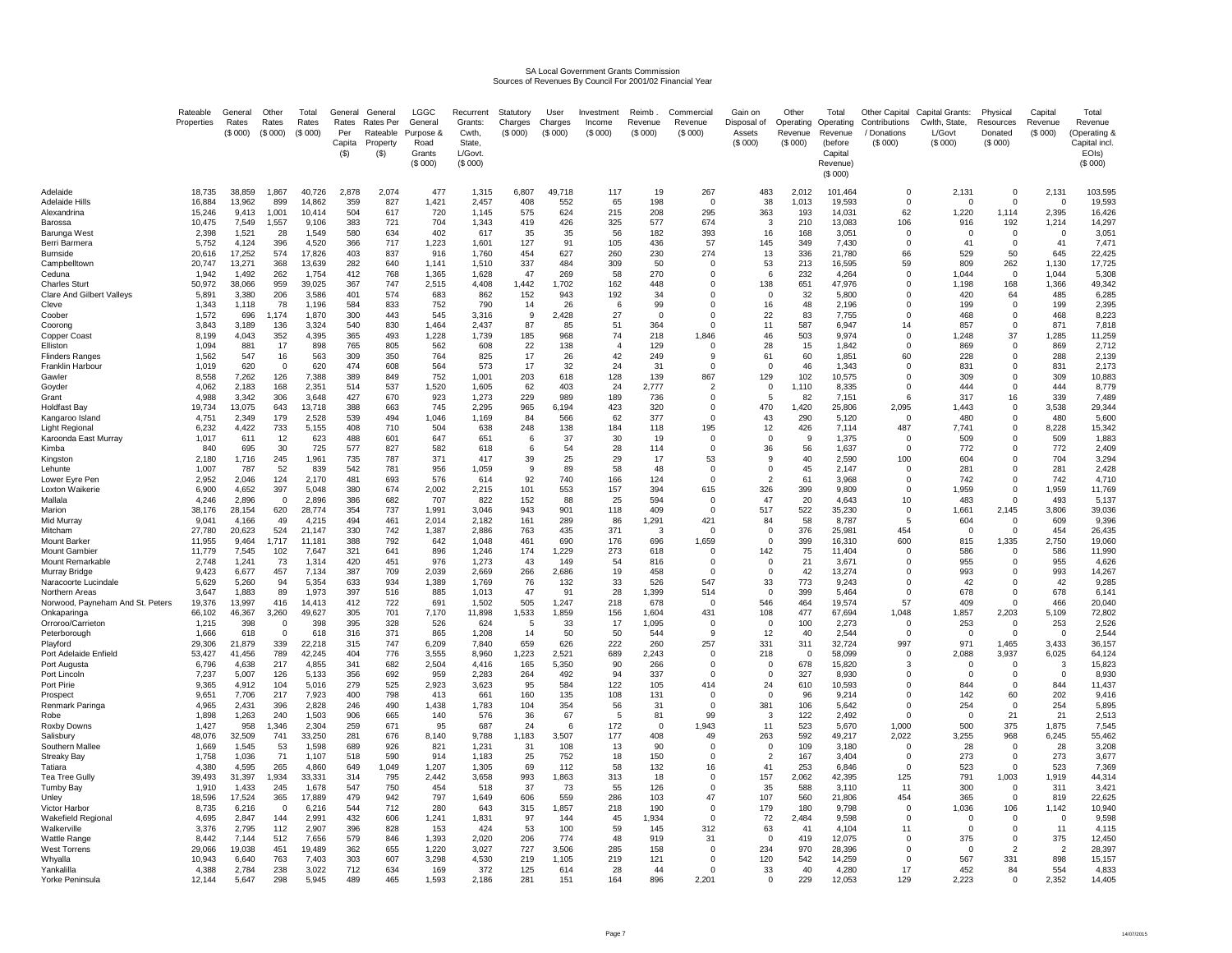# SA Local Government Grants Commission Sources of Revenues By Council For 2001/02 Financial Year

|                          | Rateable<br>Properties | Rates<br>(S 000) | Other<br>Rates<br>(S 000) | Total<br>Rates<br>(S 000) | General<br>Rates<br>Per<br>Capita<br>(S) | General<br>Rates Per<br>Rateable<br>Property<br>(S) | LGGC<br>General<br>Purpose &<br>Road<br>Grants<br>(\$000) | Recurrent<br>Grants:<br>Cwth,<br>State,<br>L/Govt.<br>(S 000) | Statutory<br>Charges<br>(\$ 000) | User<br>Charges<br>(S 000) | Investmen<br>Income<br>(S 000) | Reimb<br>Revenue<br>(\$000) | Commercial<br>Revenue<br>(\$000) | Gain on<br>Disposal of<br>Assets<br>(\$000) | Other<br>Operating<br>Revenue<br>(\$000) | otal<br>Operating<br>Revenue<br>(before<br>Capital<br>Revenue)<br>(\$000) | Other Capital<br>Contributions<br><sup>'</sup> Donations<br>(S 000) | Capital Grants:<br>Cwlth.<br>. State<br>L/Govt<br>(\$000) | Physical<br>Resources<br>Donated<br>(\$000) | Capital<br>Revenue<br>(S 000) | Total<br>Revenue<br>(Operating &<br>Capital incl.<br>EOIs)<br>(\$000) |
|--------------------------|------------------------|------------------|---------------------------|---------------------------|------------------------------------------|-----------------------------------------------------|-----------------------------------------------------------|---------------------------------------------------------------|----------------------------------|----------------------------|--------------------------------|-----------------------------|----------------------------------|---------------------------------------------|------------------------------------------|---------------------------------------------------------------------------|---------------------------------------------------------------------|-----------------------------------------------------------|---------------------------------------------|-------------------------------|-----------------------------------------------------------------------|
| State Total              | 786,037                | 585.813          | 30.273                    | 616,086                   | 394                                      | 745                                                 | 92,603                                                    | 140,869                                                       | 26,042                           | 104,819                    | 8.736                          | 28,542                      | 14,497                           | 6.237                                       | 26,568                                   | 972,397                                                                   | 9,997                                                               | 52,933                                                    | 15,938                                      | 78,868                        | 051,265                                                               |
| State Average            | 11,559                 | 8,615            | 445                       | 9,060                     | 478                                      | 702                                                 | 1,362                                                     | 2,072                                                         | 383                              | 1,541                      | 128                            | 420                         | 213                              | 92                                          | 391                                      | 14,300                                                                    | 147                                                                 | 778                                                       | 234                                         | 1,160                         | 15,460                                                                |
| Metropolitan Total       | 521,787                | 411,231          | 14,304                    | 425,535                   | 377                                      | 788                                                 | 40,713                                                    | 67,627                                                        | 19,557                           | 76,602                     | 4,400                          | 7,365                       | 2,504                            | 3,829                                       | 11,206                                   | 618,628                                                                   | 7,388                                                               | 17,958                                                    | 12,263                                      | 37,610                        | 656,237                                                               |
| Metropolitan Average     | 28,988                 | 22,846           | 795                       | 23,641                    | 503                                      | 829                                                 | 2,262                                                     | 3,757                                                         | 1,087                            | 4,256                      | 244                            | 409                         | 139                              | 213                                         | 623                                      | 34,368                                                                    | 410                                                                 | 998                                                       | 681                                         | 2,089                         | 36,458                                                                |
| Non-Metropolitan Total   | 264,250                | 174.582          | 15,969                    | 190,551                   | 415                                      | 661                                                 | 51,890                                                    | 73,242                                                        | 6,484                            | 28,217                     | 4,336                          | 21,176                      | 11,993                           | 2,407                                       | 15,362                                   | 353,769                                                                   | 2,609                                                               | 34,975                                                    | 3,675                                       | 41,259                        | 395,028                                                               |
| Non-Metropolitan Average | 5,285                  | 3,492            | 319                       | 3,81                      | 468                                      | 656                                                 | 1,038                                                     | 1,465                                                         | 130                              | 564                        | 87                             | 424                         | 240                              | 48                                          | 307                                      | 7,075                                                                     | 52                                                                  | 700                                                       | 73                                          | 825                           | 7,901                                                                 |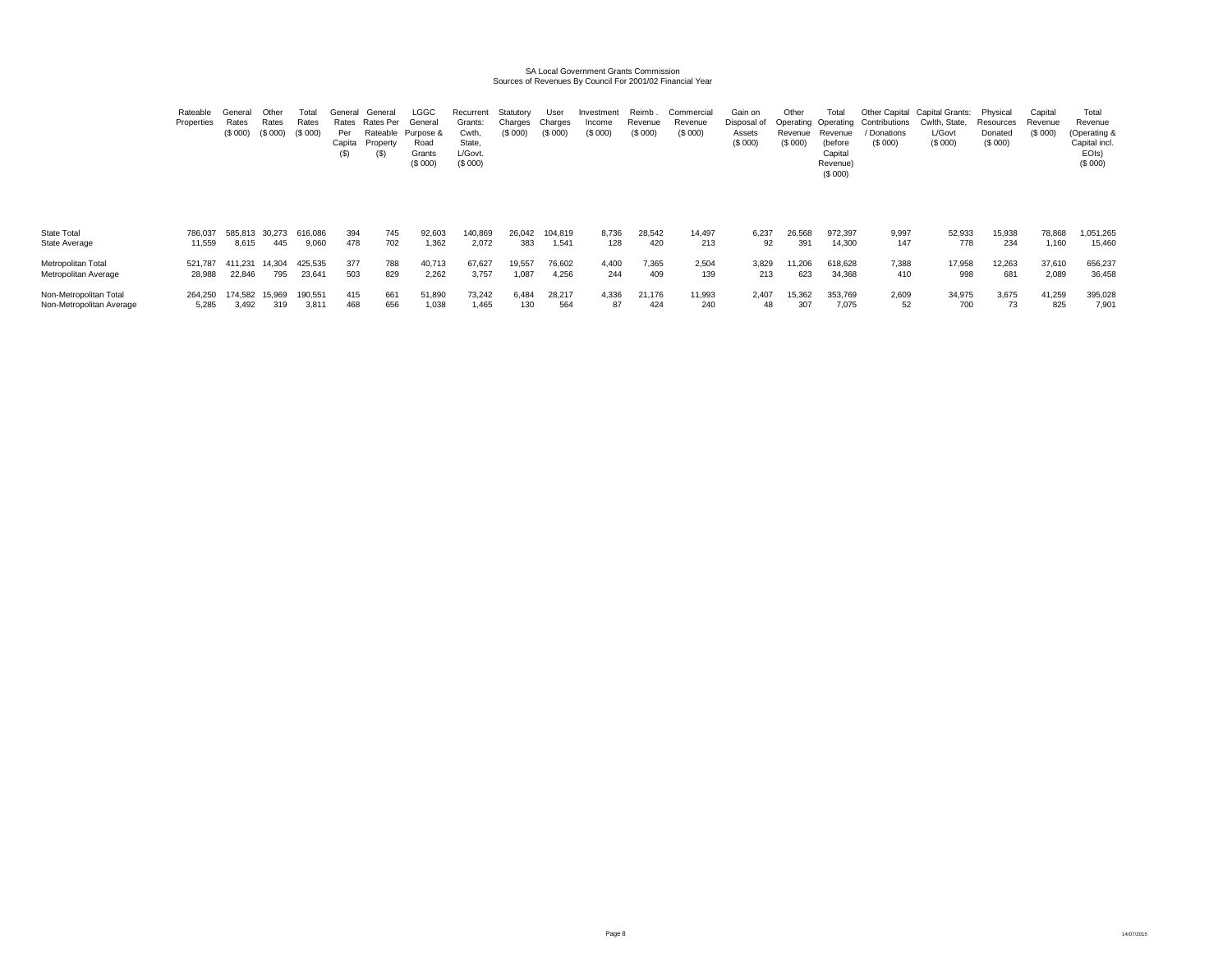## **Total Expenses**

| Glossary                                                                                                                                                                                      |
|-----------------------------------------------------------------------------------------------------------------------------------------------------------------------------------------------|
| <b>Labour, Contract, Materials and Other Expenses</b>                                                                                                                                         |
| Salaries and Wages                                                                                                                                                                            |
| <b>Contractual Services Expenses</b>                                                                                                                                                          |
| <b>Materials Expense</b>                                                                                                                                                                      |
| Other Finance Charges - Bank Fees etc                                                                                                                                                         |
| Other Expenses (Balance of expenses not in other expense categories on this report)<br>As per SA LGGC and ABS Supplementary Return/Financial Statements                                       |
| <b>Depreciation / Amortisation Expense</b>                                                                                                                                                    |
| As per SA LGGC and ABS Supplementary Return/Financial Statements                                                                                                                              |
| <b>Loss on Revaluation of Assets</b>                                                                                                                                                          |
| As per SA LGGC and ABS Supplementary Return/Financial Statements                                                                                                                              |
| <b>Loss on Disposal of Assets</b><br>As per SA LGGC and ABS Supplementary Return/Financial Statements                                                                                         |
|                                                                                                                                                                                               |
| <b>Cost of Land Resold and Donated Assets</b><br>As per SA LGGC and ABS Supplementary Return/Financial Statements                                                                             |
| <b>Interest Expense</b>                                                                                                                                                                       |
| <b>Interest Expense</b><br>LGFA Commonwealth<br><b>State Authorities</b><br>Other Councils Financial Institutions<br>Other<br><b>Banks</b><br>(Private Sector)<br>Overdraft                   |
| <b>Finance Lease Payments</b><br>As per SA LGGC and ABS Supplementary Return/Financial Statements                                                                                             |
| <b>Levies Paid to Government</b>                                                                                                                                                              |
| <b>Central Dog Committee</b><br>Metropolitan Fire Service Waste Management Commission Catchment<br>Water Management Board<br>As per SA LGGC and ABS Supplementary Return/Financial Statements |
| <b>Grants / Contributions / Donations</b>                                                                                                                                                     |
| <b>Contributions and Donations</b>                                                                                                                                                            |
| Grants to Public Sector: State<br>Local (Current) Local (Capital)<br><b>Grants to Private Groups</b>                                                                                          |
| As per SA LGGC and ABS Supplementary Return/Financial Statements                                                                                                                              |
| <b>Total Operating Expenses</b>                                                                                                                                                               |
| Total Operating Expenses (including Extra Ordinary Expenses)<br>As per SA LGGC and ABS Supplementary Return/Financial Statements                                                              |
| <b>Purchase/Construction/Replacement of Fixed Assets</b>                                                                                                                                      |
| Includes purchase / construction / replacement of:                                                                                                                                            |
| Buildings Other Construction<br>Land<br>Plant and Equipment<br>As per SA LGGC and ABS Supplementary Return/Financial Statements                                                               |
|                                                                                                                                                                                               |
|                                                                                                                                                                                               |
|                                                                                                                                                                                               |
|                                                                                                                                                                                               |

*Note: Financial data may vary from the council's Financial Statements due to ABS reporting requirements. This enhances comparability between councils.*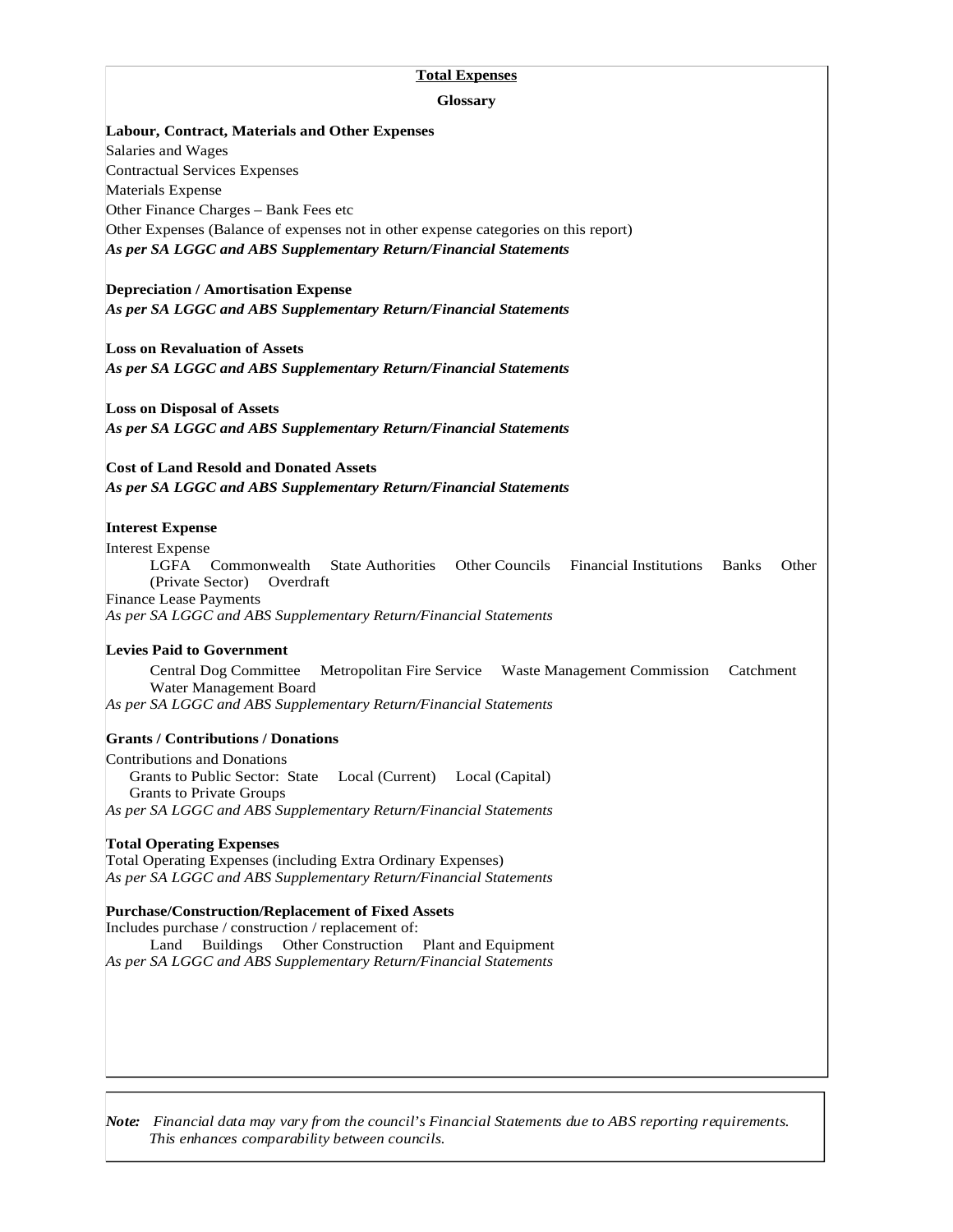### SA Local Government Grants CommissionExpense Information By Council For 2001/02 Financial Year

|                                  | Labour.          | Depreciation / | Loss on     | Loss on        | Land                   | Interest       | Levies Paid to | Grants /                   | <b>Total Operating</b> | Purchase /          |
|----------------------------------|------------------|----------------|-------------|----------------|------------------------|----------------|----------------|----------------------------|------------------------|---------------------|
|                                  | Contract,        | Amortisation   | Revaluation |                | Disposal of Resold and | Expense        |                | Government Contributions / | Expenses               | Construction /      |
|                                  | <b>Materials</b> | Expense        | of Assets   | Assets         | Donated                | (\$000)        | (\$000)        | Donations                  | (\$000)                | Replacement of      |
|                                  | and Other        | (\$000)        | (\$000)     | (\$000)        | Assets                 |                |                | (\$000)                    |                        | <b>Fixed Assets</b> |
|                                  | (S 000)          |                |             |                | (\$000)                |                |                |                            |                        | (\$000)             |
| Adelaide                         | 65,425           | 14,382         | $\mathbf 0$ | 177            | 0                      | 924            | 555            | 2,252                      | 83.715                 | 41,387              |
| <b>Adelaide Hills</b>            | 14,574           | 3,654          | $-48$       | 26             | 0                      | 439            | 557            | 0                          | 19,203                 | 3,862               |
| Alexandrina                      | 10,508           | 3,695          | $\mathbf 0$ | $\mathbf 0$    | 0                      | 470            | 98             | 0                          | 14,771                 | 5,181               |
| Barossa                          | 10,807           | 2,565          | 202         | 27             | 0                      | 460            | 19             | 90                         | 14,170                 | 2,232               |
| Barunga West                     | 2,261            | 723            | $\mathbf 0$ | $\mathbf 0$    | 0                      | 74             | $\mathbf 0$    | 0                          | 3,058                  | 454                 |
| Berri Barmera                    | 5,943            | 1,653          | $\mathbf 0$ | $\mathbf 0$    | 0                      | 186            | 14             | 0                          | 7,796                  | 3,371               |
| <b>Burnside</b>                  | 16,074           | 6,587          | 12          | 10             | 0                      | 365            | 586            | 0                          | 23,634                 | 4,777               |
| Campbelltown                     | 11,152           | 5,646          | $\mathbf 0$ | 19             | 0                      | 28             | 382            | 95                         | 17,323                 | 5,290               |
| Ceduna                           | 3,220            | 974            | $\mathbf 0$ | $\mathbf 0$    | 0                      | 102            | $\mathbf 0$    | $\mathbf 0$                | 4,296                  | 2,345               |
| <b>Charles Sturt</b>             | 38,728           | 6,468          | 568         | 1,337          | 0                      | 1,875          | 993            | 50                         | 50,019                 | 9,503               |
| <b>Clare And Gilbert Valleys</b> | 3,618            | 2,766          | $\mathbf 0$ | 41             | 0                      | $\overline{1}$ | 0              | 0                          | 6,426                  | 3,937               |
| Cleve                            | 1,490            | 753            | 0           | 0              | 0                      | 52             | 19             | 0                          | 2,313                  | 781                 |
| Coober                           | 6,951            | 1,846          | 19          | $\mathbf 0$    | 0                      | 338            | $\mathbf 0$    | 28                         | 9,182                  | 2,183               |
| Coorong                          | 4,365            | 2,860          | $\mathbf 0$ | 51             | 1,069                  | 59             | 17             | 441                        | 8,863                  | 2,572               |
|                                  |                  |                | $\mathbf 0$ | 58             | 0                      | 250            | 11             | $\mathbf 0$                |                        | 3,559               |
| <b>Copper Coast</b>              | 7,626            | 1,961          |             |                |                        |                |                |                            | 9,906                  |                     |
| Elliston                         | 1,307            | 676            | $\mathbf 0$ | $\mathbf 0$    | 0                      | 34             | 0              | 0                          | 2,017                  | 1,086               |
| <b>Flinders Ranges</b>           | 1,576            | 1,053          | 0           | $\mathbf 0$    | 0                      | 40             | 0              | 0                          | 2,669                  | 737                 |
| Franklin Harbour                 | 835              | 533            | 0           | 49             | 0                      | $\mathbf 0$    | 0              | 0                          | 1,417                  | 1,090               |
| Gawler                           | 7,363            | 1,630          | $\mathbf 0$ | $\Omega$       | 0                      | 512            | 142            | 34                         | 9,681                  | 3,383               |
| Goyder                           | 5,217            | 2,196          | 0           | $-18$          | 0                      | 82             | $\mathbf 0$    | 11                         | 7,487                  | 3,011               |
| Grant                            | 4,557            | 3,435          | $\mathbf 0$ | 21             | 67                     | 132            | 42             | 48                         | 8,303                  | 2,374               |
| <b>Holdfast Bay</b>              | 20,848           | 4,698          | 0           | 23             | 0                      | 780            | 359            | 21                         | 26,729                 | 10,010              |
| Kangaroo Island                  | 3,799            | 2,851          | 0           | $\mathbf 0$    | 0                      | 158            | 6              | 0                          | 6,814                  | 1,403               |
| Light Regional                   | 5,121            | 4,664          | 0           | 3              | 150                    | 386            | 75             | 117                        | 10,516                 | 10,884              |
| Karoonda East Murray             | 798              | 445            | $\mathbf 0$ | -6             | 0                      | 4              | 0              | 0                          | 1,241                  | 991                 |
| Kimba                            | 1,101            | 467            | $\mathbf 0$ | $\Omega$       | 0                      | 13             | 1              | 58                         | 1,640                  | 1,038               |
| Kingston                         | 1,709            | 2,013          | $\mathbf 0$ | $\mathbf{0}$   | 0                      | 189            | 14             | 0                          | 3,925                  | 2,444               |
| Lehunte                          | 1,107            | 2,857          | $\mathbf 0$ | 6              | 5                      | $\mathbf 0$    | $\mathbf 0$    | 0                          | 3,976                  | 1,193               |
| Lower Eyre Pen                   | 2,573            | 1,075          | $\mathbf 0$ | $\Omega$       | 0                      | 135            | 48             | 20                         | 3,851                  | 4,985               |
| Loxton Waikerie                  | 6,315            | 2,888          | $\Omega$    | 48             | $\overline{0}$         | 320            | $\Omega$       | 0                          | 9,571                  | 6,747               |
| Mallala                          | 3,154            | 1,149          | 211         | 43             | $\overline{0}$         | 179            | 12             | $\mathbf 0$                | 4,748                  | 1,916               |
| Marion                           | 27,601           | 7,381          | $\mathbf 0$ | 156            | 0                      | 780            | 641            | 450                        | 37,009                 | 11,982              |
| Mid Murray                       | 6,850            | 2,207          | $\mathbf 0$ | $\overline{0}$ | 0                      | 119            | $\mathbf 0$    | 38                         | 9,214                  | 2,858               |
| Mitcham                          | 18,469           | 6,584          | $\mathbf 0$ | 120            | 0                      | 565            | 501            | 38                         | 26,277                 | 5,376               |
| <b>Mount Barker</b>              | 11,572           | 4,621          | 661         | 56             | 0                      | 530            | 71             | 492                        | 18,003                 | 3,355               |
| <b>Mount Gambier</b>             | 7,448            | 3,659          | 0           | 0              | 0                      | 206            | 133            | 381                        | 11,827                 | 3,058               |
| Mount Remarkable                 | 2,622            | 883            | $\mathbf 0$ | 12             | 0                      | 29             | $\mathbf 0$    | 0                          | 3,546                  | 1,317               |
| Murray Bridge                    | 9,952            | 3,628          | $\mathbf 0$ | 6              | 0                      | 287            | 28             | 0                          | 13,901                 | 3,873               |
| Naracoorte Lucindale             | 7,158            | 4,881          | 75          | $\mathbf 0$    | 0                      | 215            | 35             | 0                          | 12,364                 | 2,500               |
| Northern Areas                   | 3,192            | 2,982          | $\mathbf 0$ | 18             | 0                      | 69             | 0              | 0                          | 6,261                  | 2,245               |
| Norwood, Payneham And St. Peters | 16,026           | 4,790          | 0           | 0              | 0                      | 592            | 417            | 77                         | 21,902                 | 3,948               |
| Onkaparinga                      | 50,452           | 16,137         | $\mathbf 0$ | 102            | 58                     | 1,590          | 1,533          | 1,748                      | 71,620                 | 14,188              |
| Orroroo/Carrieton                | 2,048            | 1,695          | $\mathbf 0$ | $-2$           | $\mathbf 0$            | 4              | 0              | 0                          | 3,745                  | 162                 |
| Peterborough                     | 1,791            | 616            | $\mathbf 0$ | $\mathbf 0$    | 0                      | 0              | $\Omega$       | 0                          | 2,407                  | 214                 |
| Playford                         | 26,277           | 8,651          | $\Omega$    | $\Omega$       | $\Omega$               | 1,501          | 374            | 170                        | 36,973                 | 7,263               |
|                                  |                  |                |             |                |                        |                |                |                            |                        |                     |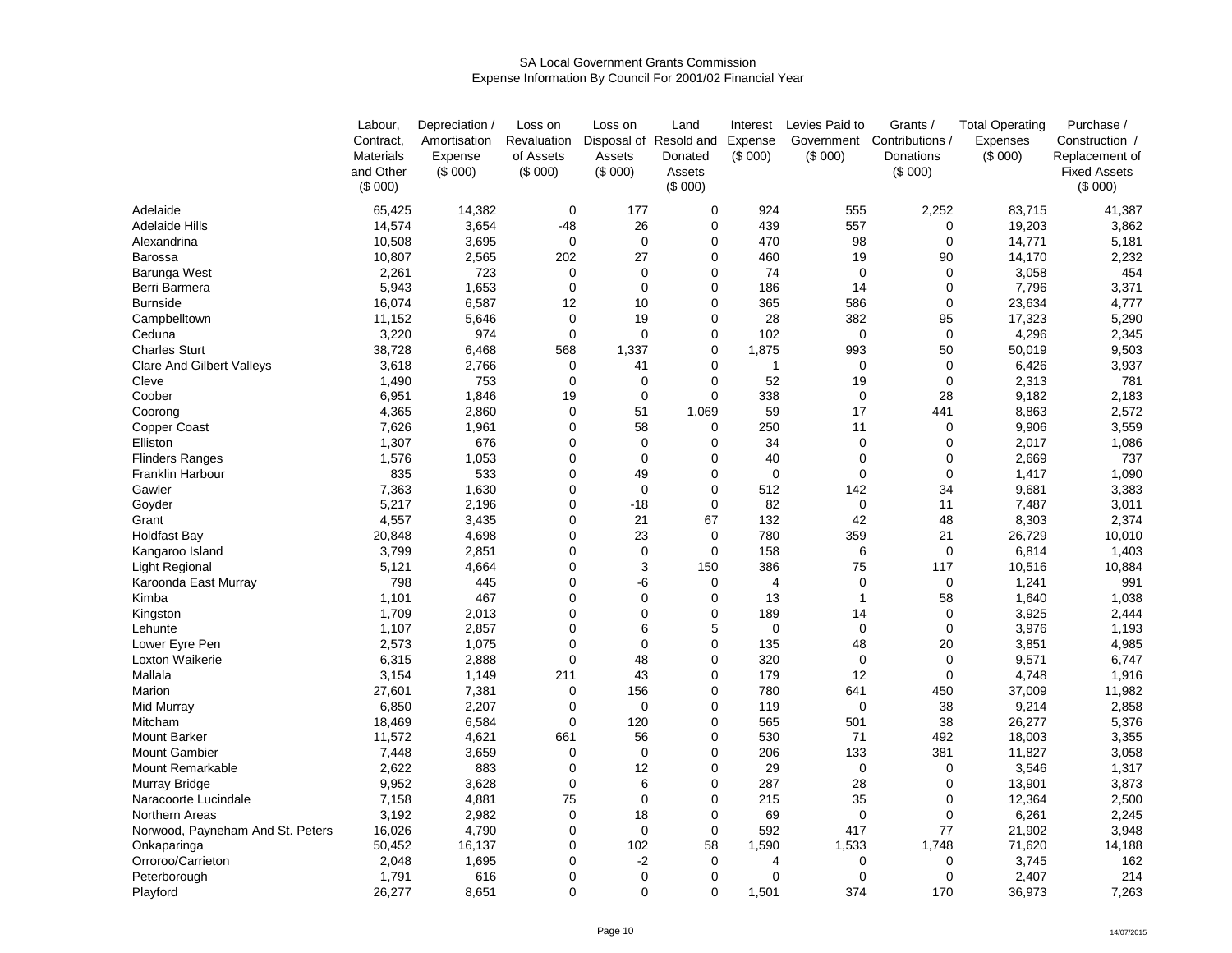|                                                    | Labour,<br>Contract,<br><b>Materials</b><br>and Other<br>(\$000) | Depreciation /<br>Amortisation<br>Expense<br>(\$000) | Loss on<br>Revaluation<br>of Assets<br>(\$000) | Loss on<br>Assets<br>(S 000) | Land<br>Disposal of Resold and<br>Donated<br>Assets<br>(S 000) | Interest<br>Expense<br>(\$000) | Levies Paid to<br>Government<br>(S 000) | Grants /<br>Contributions /<br>Donations<br>(S 000) | <b>Total Operating</b><br>Expenses<br>(S 000) | Purchase /<br>Construction /<br>Replacement of<br><b>Fixed Assets</b><br>(\$000) |
|----------------------------------------------------|------------------------------------------------------------------|------------------------------------------------------|------------------------------------------------|------------------------------|----------------------------------------------------------------|--------------------------------|-----------------------------------------|-----------------------------------------------------|-----------------------------------------------|----------------------------------------------------------------------------------|
| Port Adelaide Enfield                              | 45,714                                                           | 11,767                                               | 0                                              | 99                           | 0                                                              | 1,725                          | 794                                     | 1,069                                               | 61,168                                        | 15,684                                                                           |
| Port Augusta                                       | 15,171                                                           | 2,378                                                | 0                                              | 123                          | 0                                                              | 305                            | $\mathbf 0$                             | 0                                                   | 17,977                                        | 1,282                                                                            |
| Port Lincoln                                       | 5,546                                                            | 1,769                                                | 0                                              | 2,360                        | 0                                                              | 189                            | 140                                     | 0                                                   | 10,004                                        | 1,623                                                                            |
| Port Pirie                                         | 7,562                                                            | 3,637                                                | 0                                              | $\overline{4}$               | 0                                                              | 312                            | 0                                       | 30                                                  | 11,545                                        | 2,722                                                                            |
| Prospect                                           | 6,889                                                            | 2,118                                                | 129                                            | 129                          | 0                                                              | 129                            | 217                                     | 0                                                   | 9,612                                         | 1,329                                                                            |
| Renmark Paringa                                    | 3,440                                                            | 986                                                  | 0                                              | 41                           | 0                                                              | $\overline{7}$                 | 12                                      | 291                                                 | 4,777                                         | 2,574                                                                            |
| Robe                                               | 1,727                                                            | 478                                                  | 17                                             | $\overline{0}$               | 0                                                              | 127                            | 17                                      | 0                                                   | 2,366                                         | 662                                                                              |
| <b>Roxby Downs</b>                                 | 5,429                                                            | 835                                                  | 0                                              | $\mathbf 0$                  | 0                                                              | 29                             | $\mathbf 0$                             | 0                                                   | 6,293                                         | 4,668                                                                            |
| Salisbury                                          | 40,379                                                           | 9,936                                                | 0                                              | 423                          | 0                                                              | 1,521                          | 671                                     | 0                                                   | 52,930                                        | 13,429                                                                           |
| Southern Mallee                                    | 1,989                                                            | 944                                                  | 0                                              | 22                           | 0                                                              | 81                             | $\mathbf 0$                             | 0                                                   | 3,036                                         | 1,236                                                                            |
| <b>Streaky Bay</b>                                 | 2,354                                                            | 624                                                  | 0                                              | $\mathbf 0$                  | 0                                                              | 42                             | 0                                       | 0                                                   | 3,020                                         | 1,312                                                                            |
| Tatiara                                            | 4,386                                                            | 3,301                                                | 0                                              | 94                           | 19                                                             | 213                            | 0                                       | 0                                                   | 8,013                                         | 2,852                                                                            |
| Tea Tree Gully                                     | 32,498                                                           | 9,114                                                | 639                                            | 93                           | 0                                                              | 1,149                          | 748                                     | 405                                                 | 44,645                                        | 7,687                                                                            |
| <b>Tumby Bay</b>                                   | 2,105                                                            | 2,017                                                | 0                                              | 65                           | 0                                                              | 106                            | 27                                      | 20                                                  | 4,340                                         | 1,887                                                                            |
| Unley                                              | 16,543                                                           | 5,650                                                | 0                                              | 86                           | 0                                                              | 688                            | 393                                     | 45                                                  | 23,405                                        | 4,664                                                                            |
| Victor Harbor                                      | 6,644                                                            | 2,240                                                | 0                                              | 80                           | 0                                                              | 545                            | 13                                      | 12                                                  | 9,534                                         | 11,302                                                                           |
| <b>Wakefield Regional</b>                          | 7,260                                                            | 1,654                                                | 0                                              | $\mathbf 0$                  | 0                                                              | 26                             | 6                                       | 0                                                   | 8,946                                         | 2,169                                                                            |
| Walkerville                                        | 2,509                                                            | 852                                                  | 0                                              | $\mathbf 0$                  | 0                                                              | 20                             | 112                                     | 0                                                   | 3,493                                         | 3,009                                                                            |
| Wattle Range                                       | 10,958                                                           | 5,761                                                | 396                                            | 185                          | 346                                                            | 353                            | 55                                      | 0                                                   | 18,055                                        | 2,013                                                                            |
| <b>West Torrens</b>                                | 22,101                                                           | 10,495                                               | 0                                              | $\mathbf 0$                  | 0                                                              | 805                            | 451                                     | 0                                                   | 33,851                                        | 7,714                                                                            |
| Whyalla                                            | 11,380                                                           | 3,870                                                | 0                                              | $\Omega$                     | 0                                                              | 388                            | 32                                      | 0                                                   | 15,670                                        | 1,922                                                                            |
| Yankalilla                                         | 3,224                                                            | 924                                                  | 0                                              | 17                           | 0                                                              | 229                            | 5                                       | 53                                                  | 4,453                                         | 1,227                                                                            |
| Yorke Peninsula                                    | 9,185                                                            | 7,803                                                | 0                                              | 64                           | 844                                                            | 331                            | 14                                      | 51                                                  | 18,292                                        | 5,319                                                                            |
|                                                    |                                                                  |                                                      |                                                |                              |                                                                |                                |                                         |                                                     |                                               |                                                                                  |
| <b>State Total</b>                                 | 726,572                                                          | 247,031                                              | 2,882                                          | 6,271                        | 2,559                                                          | 24,394                         | 11,390                                  | 8,635                                               | 1,029,735                                     | 305,356                                                                          |
| State Average                                      | 10,685                                                           | 3,633                                                | 42                                             | 92                           | 38                                                             | 359                            | 168                                     | 127                                                 | 15,143                                        | 4,491                                                                            |
| Metropolitan Total                                 | 465,048                                                          | 132,887                                              | 1,348                                          | 2,774                        | 58                                                             | 15,548                         | 9,869                                   | 6,455                                               | 633,987                                       | 170,625                                                                          |
| Metropolitan Average                               | 25,836                                                           | 7,383                                                | 75                                             | 154                          | 3                                                              | 864                            | 548                                     | 359                                                 | 35,222                                        | 9,479                                                                            |
| Non-Metropolitan Total<br>Non-Metropolitan Average | 261,525<br>5,230                                                 | 114,145<br>2,283                                     | 1,534<br>31                                    | 3,496<br>70                  | 2,501<br>50                                                    | 8,846<br>177                   | 1,521<br>30                             | 2,180<br>44                                         | 395,748<br>7,915                              | 134,731<br>2,695                                                                 |

## SA Local Government Grants CommissionExpense Information By Council For 2001/02 Financial Year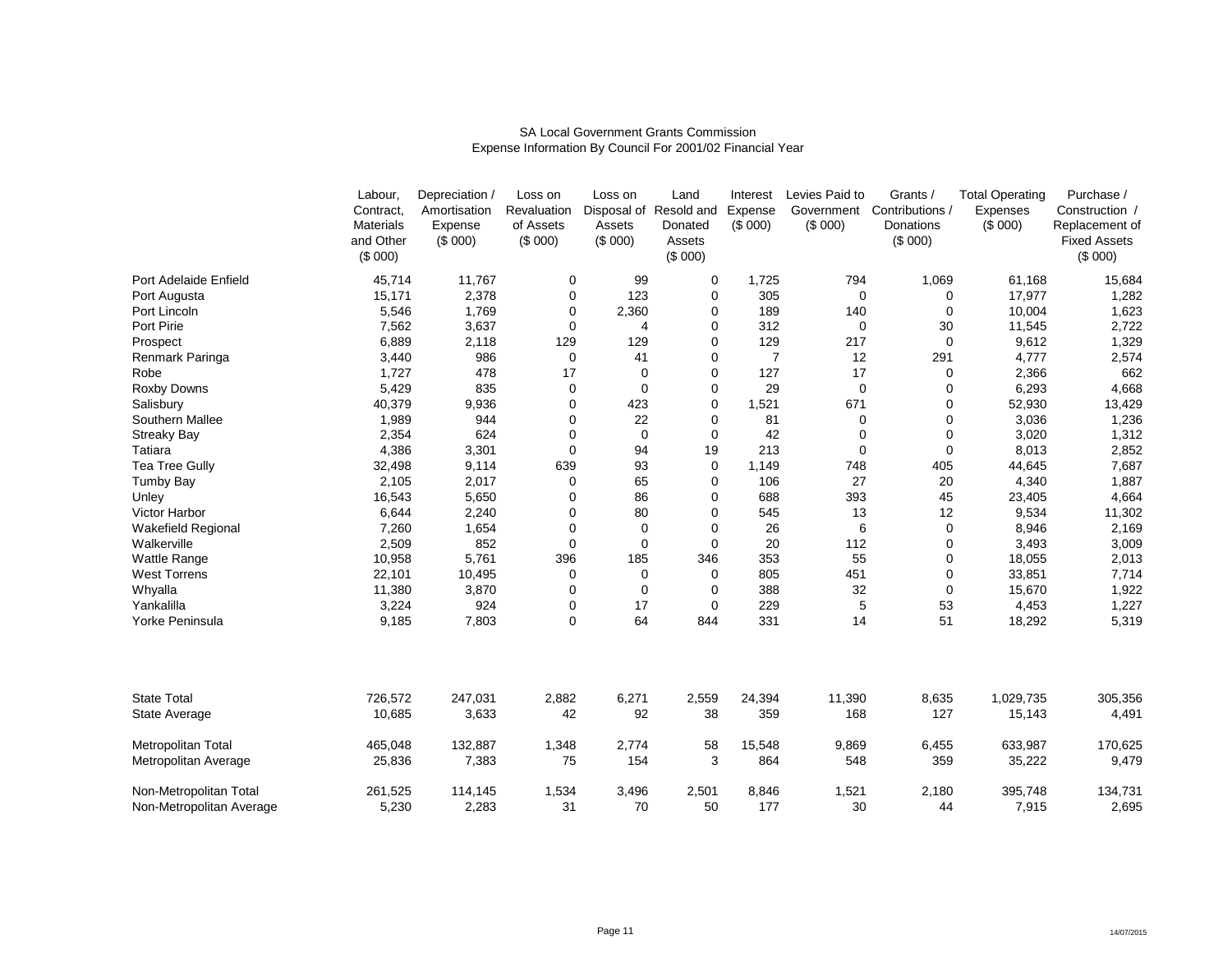#### **Debt and Related Transactions**

#### **Glossary**

#### **Gross Debt**

| Current and Non Current Loans                                    |              |
|------------------------------------------------------------------|--------------|
| Public Sector: Commonwealth LGFA                                 | <b>State</b> |
| Financial Institutions: Banks Other                              |              |
| Other (Private)                                                  |              |
| Current and Non Current Finance Leases                           |              |
| As per SA LGGC and ABS Supplementary Return/Financial Statements |              |

#### **Financial Investments**

#### Current Assets:

 Cash on Hand and at Bank/LGFA Deposits / Investments: LGFA, Banks & Other Financial Institutions Public Sector Securities – Government Authorities Shares/Stocks & Other Investments Loans to Community Groups Non Current Assets: Deposits / Investments: LGFA, Banks & Other Financial Institutions Public Sector Securities – Government Authorities

*less*

Bank Overdraft Bank Overdraft (current) *plus* Bank Overdraft / Cash Advance Facility (non-current) *As per SA LGGC and ABS Supplementary Return/Financial Statements*

## **Net Debt**

Gross Debt *(See Above) less* Financial Investments *(See Above)* 

 Shares/Stocks & Other Investments Loans to Community Groups

#### **Net Debt Per Capita**

Net Debt *(See Above) divide* Population *(See General Information)* 

*Note: State Total = (Total State Net Debt) / (Total State Population) State Average = Average Net Debt Per Capita for State (ie mean)* 

## **Interest Expense**

Interest Expense LGFA Commonwealth State Authorities Other Councils Financial Institutions Banks Other (Private Sector) Overdraft Finance Lease Payments *As per SA LGGC and ABS Supplementary Return/Financial Statements*

## **Loan Receipts**

New Loans/Borrowings<br>LGFA Commonwealth State Authorities Financial Institutions Banks Other (Private Sector) Other Finance *As per SA LGGC and ABS Supplementary Return/Financial Statements*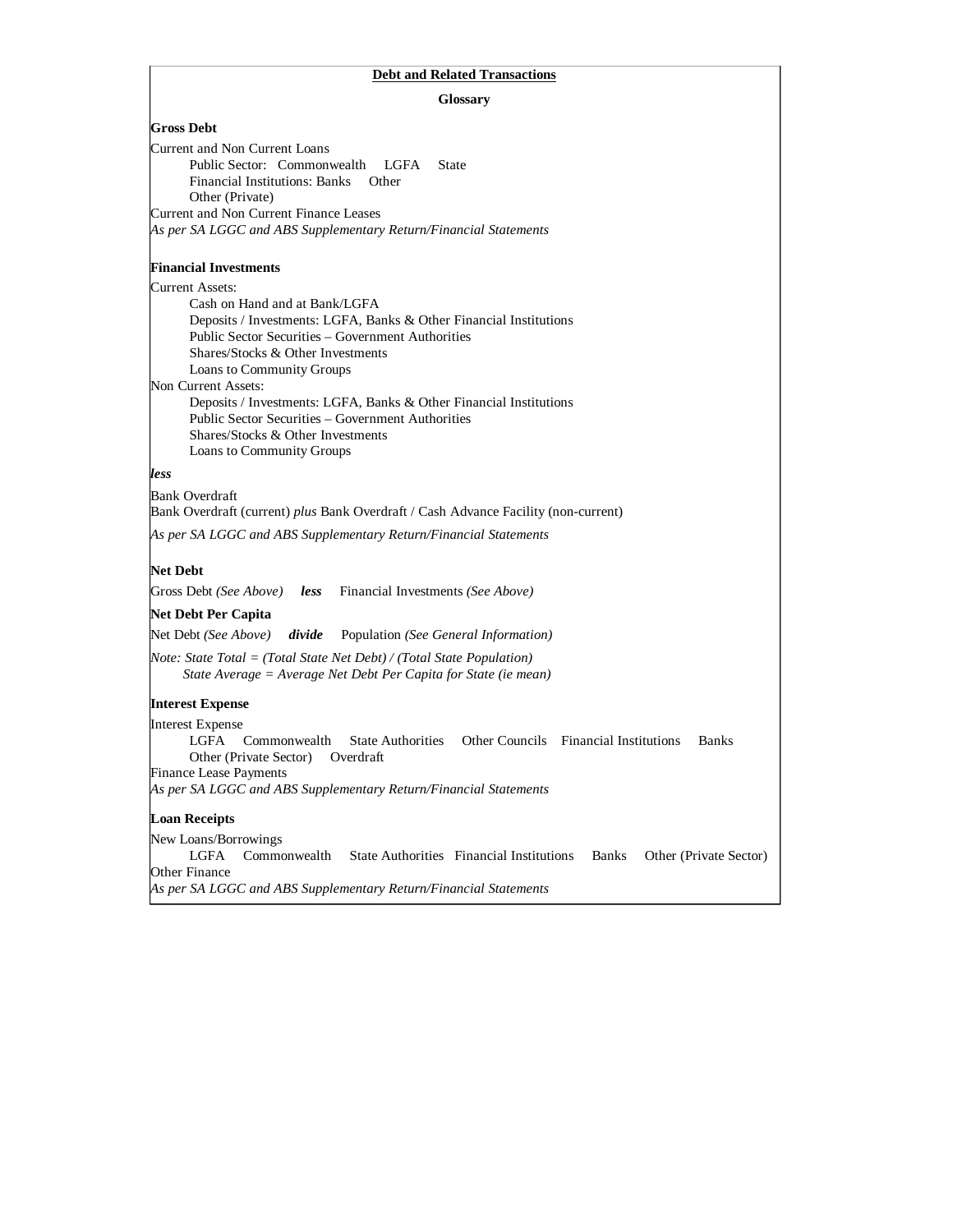| <b>Investment Income</b>                                                                                 |
|----------------------------------------------------------------------------------------------------------|
| Interest Received from Public Sector: Commonwealth State Other Councils                                  |
| Interest Received from Deposits with: LGFA  Other Financial Institutions  Banks<br><b>Private Sector</b> |
| Interest Received from Loans to Community Groups                                                         |
| Other Investment Income: Dividends Other                                                                 |
| as per SA LGGC and ABS Supplementary Return/Financial Statements                                         |
|                                                                                                          |
| <b>Principal Repaid</b>                                                                                  |
| Loan Principal Repaid                                                                                    |
| LGFA Commonwealth<br>State Authorities Financial Institutions Banks<br>Other (Private Sector)            |
| Finance Leases                                                                                           |
| Other Finance                                                                                            |
| As per SA LGGC and ABS Supplementary Return/Financial Statements                                         |
|                                                                                                          |
|                                                                                                          |
| <b>Note:</b> Financial data may vary from the council's Financial Statements due to ABS reporting        |
| requirements. This enhances comparability between councils.                                              |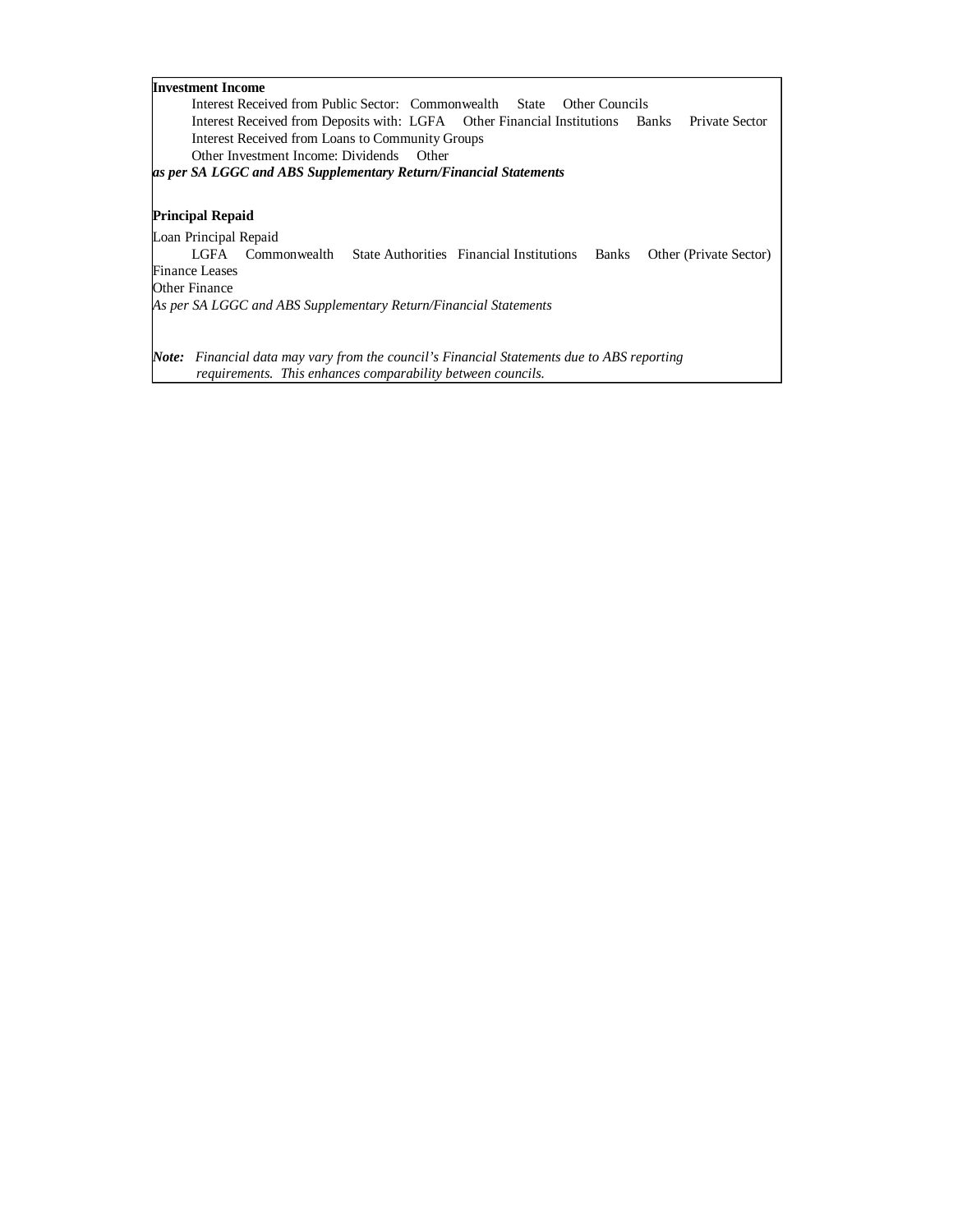#### SA Local Government Grants CommissionInvestment and Debt Balances, and Debt Transactions By Council For 2001/02 Financial Year

|                                  |                                                     |                        |                     |                   |                |                         |                   |                  | Net interest    |                     |                   |  |
|----------------------------------|-----------------------------------------------------|------------------------|---------------------|-------------------|----------------|-------------------------|-------------------|------------------|-----------------|---------------------|-------------------|--|
|                                  | Net Debt as %<br>costs as % of<br>of Total<br>Total |                        |                     |                   |                |                         |                   |                  |                 |                     |                   |  |
|                                  |                                                     | Financial              |                     | Net Debt Per      | Operating      | Interest                | Investment        | Net Interest     | Operating       | New Loan            | Principal         |  |
|                                  | Gross Debt<br>(\$000)                               | Investments<br>(\$000) | Net Debt<br>(\$000) | Capita<br>$($ \$) | Revenue<br>(%) | Expense<br>(\$000)      | Income<br>(\$000) | Costs<br>(\$000) | Revenue<br>(% ) | Receipts<br>(\$000) | Repaid<br>(\$000) |  |
| Adelaide                         | 16,919                                              | $-2,393$               | 19,312              | 1,430             | 19.0           | 924                     | 117               | 807              | 0.8             | 5,400               | 2,164             |  |
| <b>Adelaide Hills</b>            | 7,352                                               | $-1,323$               | 8,675               | 223               | 44.3           | 439                     | 65                | 374              | 1.9             | 573                 | 999               |  |
| Alexandrina                      | 7,999                                               | 4,827                  | 3,173               | 170               | 22.6           | 470                     | 215               | 255              | 1.8             | 2,693               | 1,135             |  |
| <b>Barossa</b>                   | 6,810                                               | 6,950                  | $-140$              | $-7$              | $-1.1$         | 460                     | 325               | 135              | 1.0             | 1,509               | 954               |  |
| Barunga West                     | 962                                                 | 2,497                  | $-1,535$            | $-585$            | $-50.3$        | 74                      | 56                | 18               | 0.6             | 75                  | 305               |  |
| Berri Barmera                    | 3,702                                               | 2,463                  | 1,238               | 110               | 16.7           | 186                     | 105               | 81               | 1.1             | 1,708               | 591               |  |
| <b>Burnside</b>                  | 4,965                                               | 3,823                  | 1,142               | 27                | 5.2            | 365                     | 260               | 105              | 0.5             | 2,500               | 327               |  |
| Campbelltown                     | 803                                                 | 5,703                  | $-4,900$            | $-104$            | $-29.5$        | 28                      | 309               | $-281$           | $-1.7$          | 503                 | 213               |  |
| Ceduna                           | 1,896                                               | 1,506                  | 390                 | 108               | 9.1            | 102                     | 58                | 44               | 1.0             | 860                 | 30                |  |
| <b>Charles Sturt</b>             | 26,982                                              | $-664$                 | 27,646              | 267               | 57.6           | 1,875                   | 162               | 1,713            | 3.6             | 3,188               | 3,501             |  |
| <b>Clare And Gilbert Valleys</b> | 12                                                  | 3,026                  | $-3,014$            | $-357$            | $-52.0$        | $\overline{\mathbf{1}}$ | 192               | -191             | $-3.3$          | $\mathbf 0$         |                   |  |
| Cleve                            | 671                                                 | 163                    | 508                 | 266               | 23.1           | 52                      | $6\phantom{1}6$   | 46               | 2.1             | $\mathbf 0$         | 37                |  |
| Coober                           | 3,772                                               | 269                    | 3,503               | 1,509             | 45.2           | 338                     | 27                | 311              | 4.0             | 950                 | 763               |  |
| Coorong                          | 1,142                                               | 1,806                  | $-664$              | $-113$            | $-9.6$         | 59                      | 51                | 9                | 0.1             | 596                 | 213               |  |
| <b>Copper Coast</b>              | 3,224                                               | 1,407                  | 1,817               | 164               | 18.2           | 250                     | 74                | 176              | 1.8             | 700                 | 598               |  |
| Elliston                         | 254                                                 | 83                     | 171                 | 148               | 9.3            | 34                      | $\overline{4}$    | 30               | 1.6             | $\mathbf 0$         | 66                |  |
| <b>Flinders Ranges</b>           | 484                                                 | 1,122                  | $-639$              | $-361$            | $-34.5$        | 40                      | 42                | $-1$             | $-0.1$          | 220                 | 73                |  |
| Franklin Harbour                 | 60                                                  | 892                    | $-832$              | $-635$            | $-61.9$        | 0                       | 24                | $-24$            | $-1.8$          | 60                  |                   |  |
| Gawler                           | 9,862                                               | 3,554                  | 6,308               | 338               | 59.7           | 512                     | 128               | 384              | 3.6             | 4,600               | 954               |  |
| Goyder                           | 1,551                                               | 739                    | 813                 | 191               | 9.7            | 82                      | 24                | 58               | 0.7             | 713                 | 1,628             |  |
| Grant                            | 1,791                                               | 4,591                  | $-2,800$            | $-358$            | $-39.2$        | 132                     | 189               | $-57$            | $-0.8$          | 175                 | 236               |  |
| Holdfast Bay                     | 16,802                                              | 8,672                  | 8,130               | 241               | 31.5           | 780                     | 423               | 357              | 1.4             | 5,843               | 1,560             |  |
| Kangaroo Island                  | 2,344                                               | 1,047                  | 1,297               | 297               | 25.3           | 158                     | 62                | 96               | 1.9             | 445                 | 462               |  |
| <b>Light Regional</b>            | 6,130                                               | 4,719                  | 1,411               | 130               | 19.8           | 386                     | 184               | 202              | 2.8             | 1,679               | 722               |  |
| Karoonda East Murray             | 158                                                 | 777                    | $-619$              | $-494$            | $-45.0$        | 4                       | 30                | $-26$            | $-1.9$          | $\mathbf 0$         | 28                |  |
| Kimba                            | 176                                                 | 444                    | $-268$              | $-222$            | $-16.3$        | 13                      | 28                | $-15$            | $-0.9$          | $\Omega$            | 89                |  |
| Kingston                         | 3,402                                               | 727                    | 2,675               | 1,146             | 103.3          | 189                     | 29                | 160              | 6.2             | 1,998               | 1,046             |  |
| Lehunte                          | 109                                                 | 1,576                  | $-1,467$            | $-1,010$          | $-68.3$        | 0                       | 58                | $-58$            | $-2.7$          | 120                 | 11                |  |
| Lower Eyre Pen                   | 2,622                                               | 2,236                  | 386                 | 91                | 9.7            | 135                     | 166               | $-31$            | $-0.8$          | 1,229               | 223               |  |
| Loxton Waikerie                  | 9,413                                               | 2,265                  | 7,148               | 585               | 72.9           | 320                     | 157               | 163              | 1.7             | 2,819               | 1,144             |  |
| Mallala                          | 2,697                                               | 889                    | 1,808               | 241               | 38.9           | 179                     | 25                | 154              | 3.3             | 395                 | 435               |  |
| Marion                           | 11,446                                              | $-727$                 | 12,173              | 153               | 34.6           | 780                     | 118               | 662              | 1.9             | $\mathbf 0$         | 652               |  |
| Mid Murray                       | 2,685                                               | 2,094                  | 591                 | 70                | 6.7            | 119                     | 86                | 33               | 0.4             | 1,420               | 244               |  |
| Mitcham                          | 8,190                                               | 5,514                  | 2,676               | 43                | 10.3           | 565                     | 371               | 194              | 0.7             | 555                 | 554               |  |
| <b>Mount Barker</b>              | 5,339                                               | 3,415                  | 1,924               | 79                | 11.8           | 530                     | 176               | 354              | 2.2             | $\overline{4}$      | 1,261             |  |
| <b>Mount Gambier</b>             | 5,134                                               | 7,781                  | $-2,647$            | $-113$            | $-23.2$        | 206                     | 273               | $-67$            | $-0.6$          | 2,000               | 511               |  |
| Mount Remarkable                 | 390                                                 | 954                    | $-564$              | $-191$            | $-15.4$        | 29                      | 54                | $-25$            | $-0.7$          | $\Omega$            | 42                |  |
| Murray Bridge                    | 4,047                                               | 795                    | 3,252               | 188               | 24.5           | 287                     | 19                | 268              | 2.0             | 2,445               | 559               |  |
| Naracoorte Lucindale             | 2,121                                               | $-383$                 | 2,504               | 301               | 27.1           | 215                     | 33                | 182              | 2.0             | 1,047               | 382               |  |
| Northern Areas                   | 1,111                                               | 746                    | 365                 | 77                | 6.7            | 69                      | 28                | 41               | 0.7             | 300                 | 532               |  |
| Norwood, Payneham And St. Peters | 5,909                                               | 2,746                  | 3,163               | 93                | 16.2           | 592                     | 218               | 374              | 1.9             | 276                 | 2,587             |  |
| Onkaparinga                      | 24,096                                              | 1,895                  | 22,202              | 146               | 32.8           | 1,590                   | 156               | 1,434            | 2.1             | $\mathbf 0$         | 4,312             |  |
| Orroroo/Carrieton                | 74                                                  | 803                    | $-729$              | $-722$            | $-32.1$        | $\overline{4}$          | 17                | $-13$            | $-0.6$          | 45                  | 49                |  |
| Peterborough                     | 17                                                  | 771                    | $-755$              | $-386$            | $-29.7$        | 0                       | 50                | $-49$            | $-1.9$          | $\mathbf 0$         | 16                |  |
| Playford                         | 22,659                                              | 5,850                  | 16,809              | 242               | 51.4           | 1,501                   | 222               | 1,279            | 3.9             | 6,633               | 8,150             |  |
| Port Adelaide Enfield            | 26,161                                              | 14,891                 | 11,270              | 110               | 19.4           | 1,725                   | 689               | 1,036            | 1.8             | 4,400               | 2,468             |  |
| Port Augusta                     | 4,621                                               | 943                    | 3.678               | 271               | 23.2           | 305                     | 90                | 215              | 1.4             | 1.760               | 1,298             |  |